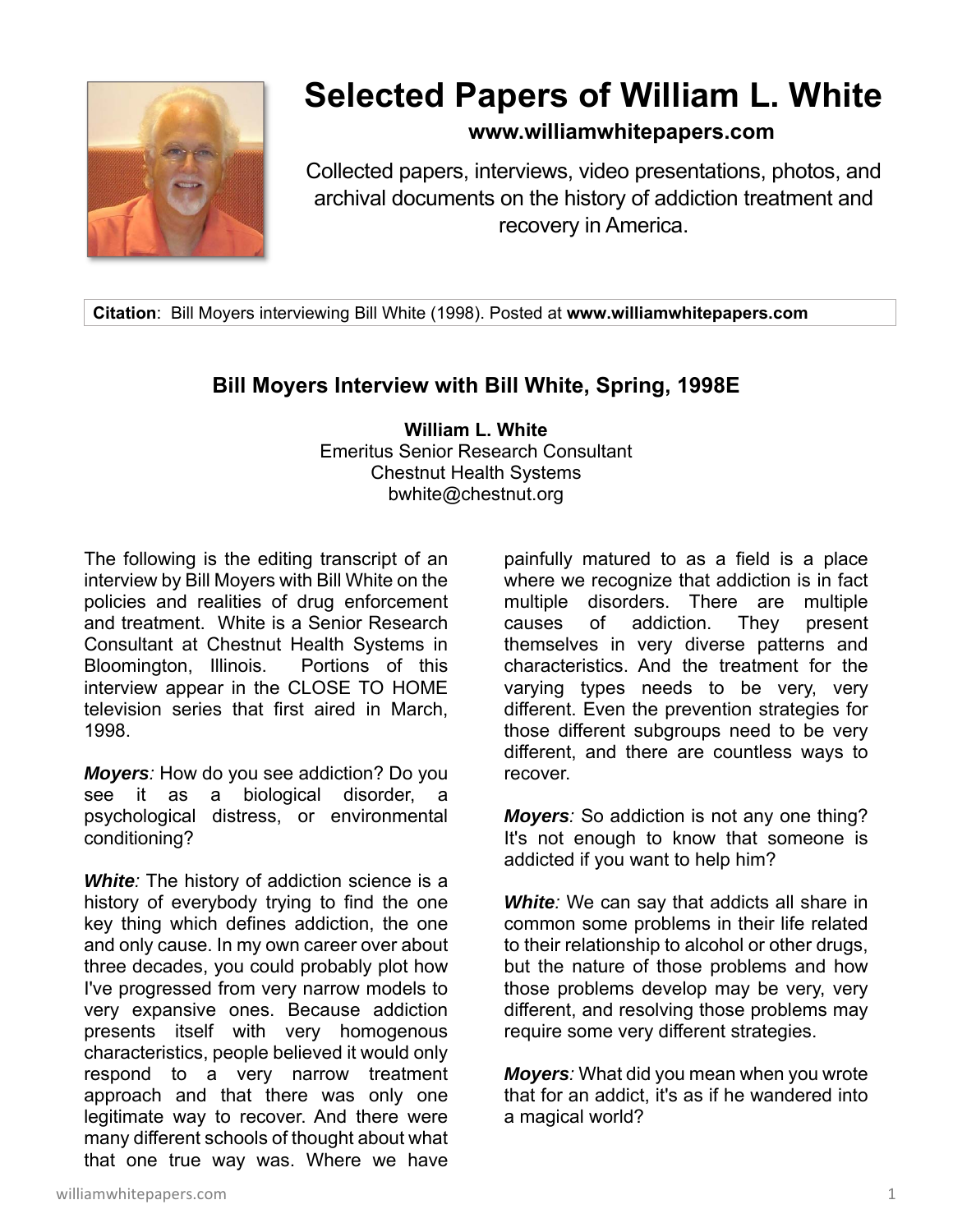White: We tend to think of addiction as a relationship between a drug and person, but we often forget that there's an entire, elaborate social world that surrounds that person/drug relationship and for some people that world can be as addictive as the substance itself.

*Moyers:* What do you mean?

**White**: It's a world with its own language and value and rituals. A world where whole ranges of human needs can be met. To let go of the drug is not just to let go of a chemical relationship, but also a connection with an entire social world.

*Moyers*: The people, places, and things that we talk about.

**White:** Absolutely. And it's not just the drug that leaves a vacuum, but it's the entire social network. If I've been immersed in what I call cultures of addiction and suddenly I leave this residential program, I have committed myself to recovery, but now what do I do? It's Saturday morning, I just got home from treatment. Every relationship, every place, every thing, every word out of mouth in my home community ties me to relapse -- to returning to my addictive lifestyle. I've got to replace not only the hole inside myself that that drug filled, but I've got to create an entirely new set of friendships and relationships.

*Moyers*: So addiction is a way of life.

*White*: Yes. And giving it up requires a huge change.

*Moyers*: What do you mean when you say that alcohol is a celebrated drug in our culture?

**White:** These are drugs in a culture which are almost synonymous with the culture. It's practically unpatriotic not to use them. We ritualize their use. We promote them. We subsidize them. One of the things we do with these drugs as well is that we don't define them as drugs.

*Moyers:* Only recently did the FDA win the right to classify tobacco as a drug. And we talk about "alcohol and drugs," because otherwise people wouldn't think alcohol was included.

*White:* Yes. Our historical, celebrated drugs have been alcohol and tobacco and caffeine, even though we've played out ambivalence, particularly with tobacco and alcohol. It's interesting right now, because we're in a transition. In the last 30 years, tobacco has been moving from being a celebrated drug toward becoming a highly stigmatized drug choice in America. As a result, we're actually beginning to see what some people might call "dope fiend behavior" by smokers as they band together and create a deviant subculture to support their use. Watch smokers huddled outside an office building in the snow to see what I mean. Thirty years ago there was no need for deviance, because the culture itself celebrated this drug and made it very easy for those of us who were addicted to tobacco to use it.

*Moyers*: Do you think it's hypocritical that we celebrate alcohol and denigrate the opiates like heroin, or does that make sense to you?

**White:** If you're asking me if it makes any rational sense, you would be hard-pressed to build the case why in certain cultures opiates are celebrated and in other cultures alcohol is celebrated. I would suggest that it has little to do with science or pharmacology in either culture. It has much more to do with the historical niche that a drug fills within that culture. Most importantly, drug policy depends on whom we associate with that drug. We almost always confuse our feelings about drugs with our feelings about the people we believe to use those drugs.

*Moyers*: What do you mean?

*White*: One example would be if one culture conquers or colonized another. The first thing the dominant culture will do is destroy the celebrated drugs of the vanquished. Part of colonization is implanting our celebrated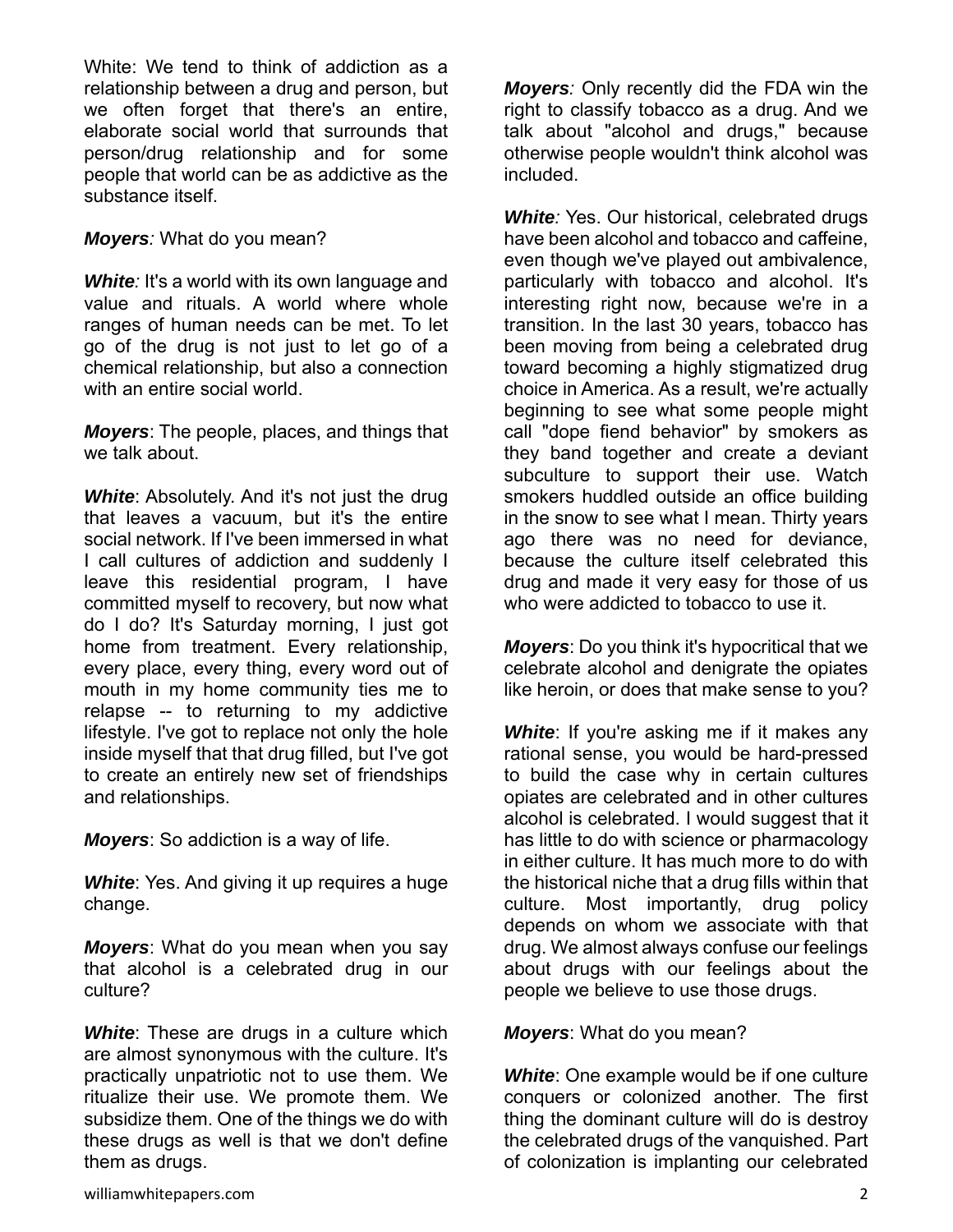drugs in their place. It's part of the destruction of the native culture. It's not about science or public health or which drugs are harmful. It's about dominance. So in the '60s, when an 18-year-old made a choice between smoking pot or drinking martinis, it had little to do with science, but in fact was a political act. Our reaction to those drug choices has as much to do with the symbolism involved in them as with the potential harm which could result. I'm sure you remember a time when parents were relieved when their children drank alcohol, rather than taking illegal drugs. Now in retrospect, we know that an awful lot of young people got in trouble with alcohol in the '60s and '70s when we lowered the drinking age, but it's understandable in light of those categories.

*Moyers*: I remember a time when parents put candy cigarettes in the children's stockings at Christmas.

*White*: Yes. Part of what we do with celebrated drugs is we teach children rituals to allow them to practice use. We not only had candy cigarettes, but how many kids didn't practice acting drunk and drinking growing up? I mean you know exactly what the doses, what the brands are. Candy cigarettes are to smoking what training wheels are to bicycling.

*Moyers*: Is it also because it takes longer for alcohol and tobacco to work their harm, whereas opiates can act much faster in creating anti-social and individually destructive behavior?

*White*: Medically, the dilemma we have is that alcohol and tobacco are both related to chronic diseases. It takes large lifetime doses to produce many of the most devastating consequences. Now, that's not true for alcohol in terms of consequences like accidents or fights, but in terms of liver disease or brain damage it is. With the opiates, while overdose tends to kill young people, chronic use itself is actually not associated with medical problems, and we don't know what percentage of overdoses

are a result of poor knowledge of drug content because illegal drugs aren't labeled for purity. Anti-social behavior tends to have to do more with who the user of the drug is, so you don't see rich heroin addicts, for example, mugging old ladies.

*Moyers*: How, then, were our drug laws developed?

White: They grew out of racial and class struggles, particularly on the West Coast and in the South. The first state laws were based on this sort of "dope fiend" caricature - showing somebody of a different race and a different culture. In California, it was Chinese railway workers smoking opium; in the South, it was black men using cocaine. The reality is that the vast majority of people addicted to narcotics in the late 19th century were white affluent women, who were primarily addicted through traditional medicine or over-the-counter "patent" medicines. The caricature which drove the prohibition campaigns in the late 19th century bore little resemblance to reality. And, to give you a modern version of that, in the mid-1980s, when cocaine was overwhelmingly a white phenomenon in America, the images which began to appear on television were overwhelmingly of African-Americans, particularly young African-Americans enjoying crack cocaine on a street corner. If you look at all the exposes of drug exposed infants, we see young African-American infants, trembling in neonatal intensive care units. But that image was not the reality of cocaine addiction in the United States in 1985.

### *Moyers*: Why?

*White*: At that exact point in time, those who were addicted to this drug were overwhelmingly white and affluent. The best predictors of cocaine use at that point were education and income. As years of education went up and annual income went up, the probable use of cocaine went up. Yet the image was and still is that we have poor inner-city African-Americans involved in all of these criminal illegal markets. Much of the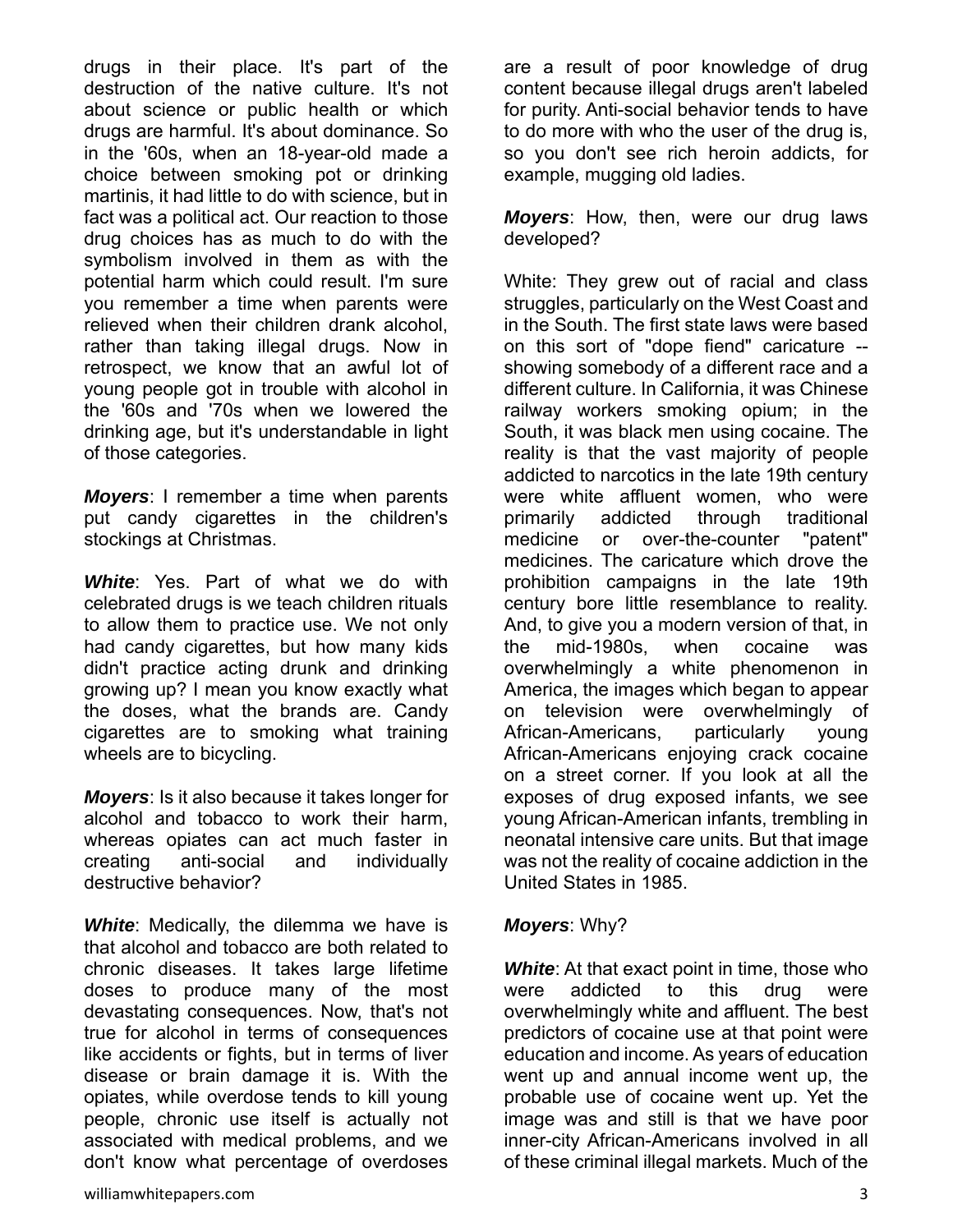anti-coke rhetoric and the changing of laws it generated was based on that early image. But in 1985, it had little relationship with reality.

Moyers: I grew up on the Red River between Oklahoma and Texas, and at that time 45 years ago we had an expression "drunk as an Indian." Is this the same sort of racist stereotyping?

*White*: Yes, and what's fascinating is that in the last 20 years, there have been several studies which have forced us to completely rethink our understanding of the initial contact between Native Americans and alcohol. That research shows that at the very earliest contact, not only were native people not particularly vulnerable, many of them were not attracted to this drug at all. And many who were exposed to that drug did not exhibit the kind of drunken mayhem which came to be the drunken Indian stereotype. In retrospect, the image of the drunken Indian - - particularly in our early history -- may have very much been part of an overall effort to devalue native people and provide one more justification for the notion of manifest destiny, which said it is our right to sweep from coast to coast and destroy these native cultures.

*Moyers*: What do you think this kind of caricaturing does to our drug policy and to our ability as a society to come grips with addiction?

*White*: What it's done for a long time -- both our image of drug addicts and also the traditional stereotype of the skid row alcoholic -- is to almost guarantee that there would not be a public health response to this problem. When we create images that do not engender empathy in most people, then our policy is going to be to isolate and sequester and punish those individuals for their deviance. We end up criminalizing as opposed to medicalizing the problem. We talked earlier about celebrated drugs. What our image of addicts and alcoholics also does is to help people addicted to legal substances avoid facing their problems. As a society, we push these drugs very, very hard,

and suddenly somebody close to us is struck by this disorder. It becomes almost unthinkable that a "nice middle-class white person" could be an alcoholic. I remember in my early years working in treatment a vivid image of a family bringing their mother in. Superficially, she looked like she just stepped out of Vogue -- until we began to get her medical reports back. This woman had the highest liver profiles I've ever seen -- she had advanced liver disorder. This woman never took another drink in her life but she died anyway. Now what she died of was alcoholism, but she also died of a myth. The myth was she can't be an alcoholic because she's a woman and even more than that, she's a beautiful, well-dressed, middle-class woman. It was very much apart of her defense structure to keep herself beautiful, because if she was beautiful she couldn't possibly be a drunken bum.

*Moyers*: Who are the women you work with in Project Safe?

**White:** Very different women from the one I just described. The majority of Project Safe women have extensive histories of substance use and domestic violence. They come to our attention because they have been abusing their children and have either lost custody of them or are in danger of having them taken by the state. These are poor women, with many, many problems. Some of those problems have been carried down from generation to generation. If you were going to describe a client that has little probability of making it through treatment, I would describe the typical Project Safe woman. They have incredible risk factors both in terms of their own characteristics and in terms of the drug-filled environments in which they live.

*Moyers*: What determines whether someone is at high risk for addiction?

*White*: There are a number of subpopulations of individuals who are at high risk. Family history is one factor. Over 74% of Project Safe women have alcoholism or addiction in their families of origin. We know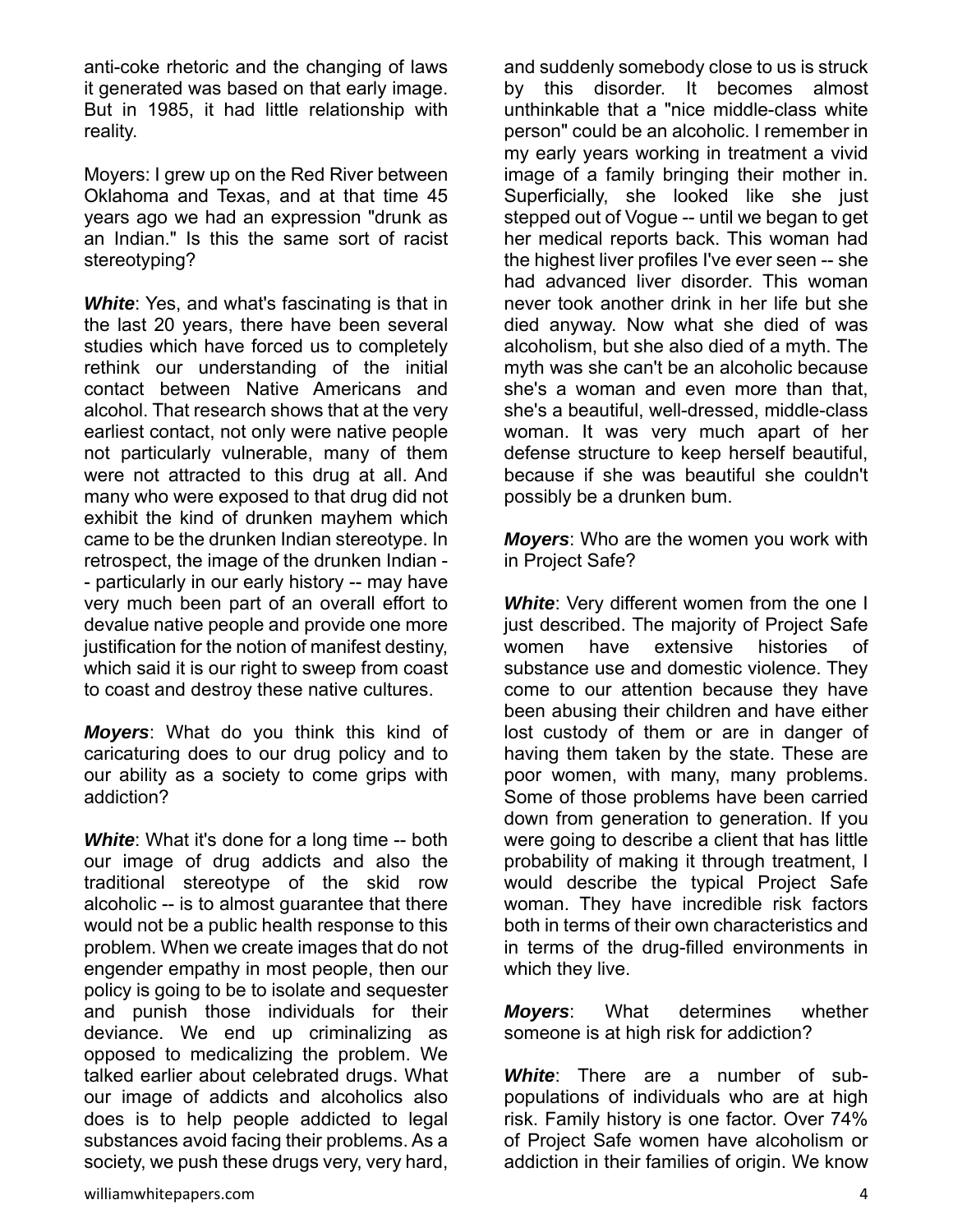that individuals are at higher risk if they have particular psychiatric disorders. The majority of our women have prior psychiatric histories involving depression or borderline personality disorder. And there's another important category of risk. Large numbers of these women -- in fact, between 65 and 95% of them -- have extensive histories of sexual victimization and severe abuse or neglect during their childhood.

*Moyers*: I've read studies which find that between 75-80% of women who come for addiction treatment were sexually abused.

*White*: Yes. In fact, we've looked at that somewhat closely. It's not simply that sexual abuse increases the risk of substance abuse. We have a lot of people in this culture who were physically and sexually abused as children who grow up without becoming addicted. But with these clients, it's not just the fact that they were abused, it's the intensity and duration of the trauma that increases risk. When we compared their victimization to that of other people who had been abused but not become addicted, what we found was the following: our women were abused at a younger age, the abuse lasted longer, often for many years. It frequently involved multiple perpetrators. It almost always involved perpetrators from the family, which means a greater violation of trust. Also, they grow silent about this because when they've told somebody -- and all of them told at least one person -- they either weren't believed or they were believed and then blamed for what had happened. Most importantly, after they told someone, the abuse did not stop. In fact, in many cases, it even escalated. And the abuse was more invasive. An example would be if someone exposed themselves to me at age seven, I would be sexually abused by any definition, and the same would be true if someone sodomized me, but the latter is a much more boundary-invasive form of sexual abuse.

*Moyers*: So you mean there were particular patterns of abuse which were linked with increased risk for addiction?

*White*: Yes. The intensity and duration of childhood victimization dramatically elevated risk for adult substance use patterns. The more severe and prolonged the abuse, the greater the likelihood of addiction.

*Moyers*: What does that tell you about addiction?

*White*: That trauma to children is at least one category of elevated risk. If we were going to talk about prevention, one of the things that we could do was find ways to saturate resources to stop the abandonment and brutalization and victimization of children. With women, particularly, it seems as though that would make a huge difference.

*Moyers*: And what would you do about the high-risk kids who come out of the alcoholic womb or the alcoholic father?

*White*: I think the same ideas we've developed for treatment apply for prevention. If we have multiple subpopulations, we need multiple interventions that maybe look very different from each other. I don't think there's ever going to be a generic prevention that's effective, because the sub-populations are so different. In fact, there is a danger of iatrogenic effects - unintended harm which results from efforts which might work to reduce substance use in say, 90% of the population, but can actually increase the risk in 10% of the population. We know that some early substance abuse prevention programs actually incited experimentation. The levels of use went up as a result of what we did in the name of prevention. In terms of subpopulations, if we know that there are multiple sub-populations, then probably what we need is a menu of prevention strategies specific to addiction. Not alcohol or drug use, but addiction prevention, specifically focused on those target populations.

*Moyers*: So what does your research tell you about why people who have been abused turn to drugs? What does the drug do for them? Does it medicate the pain?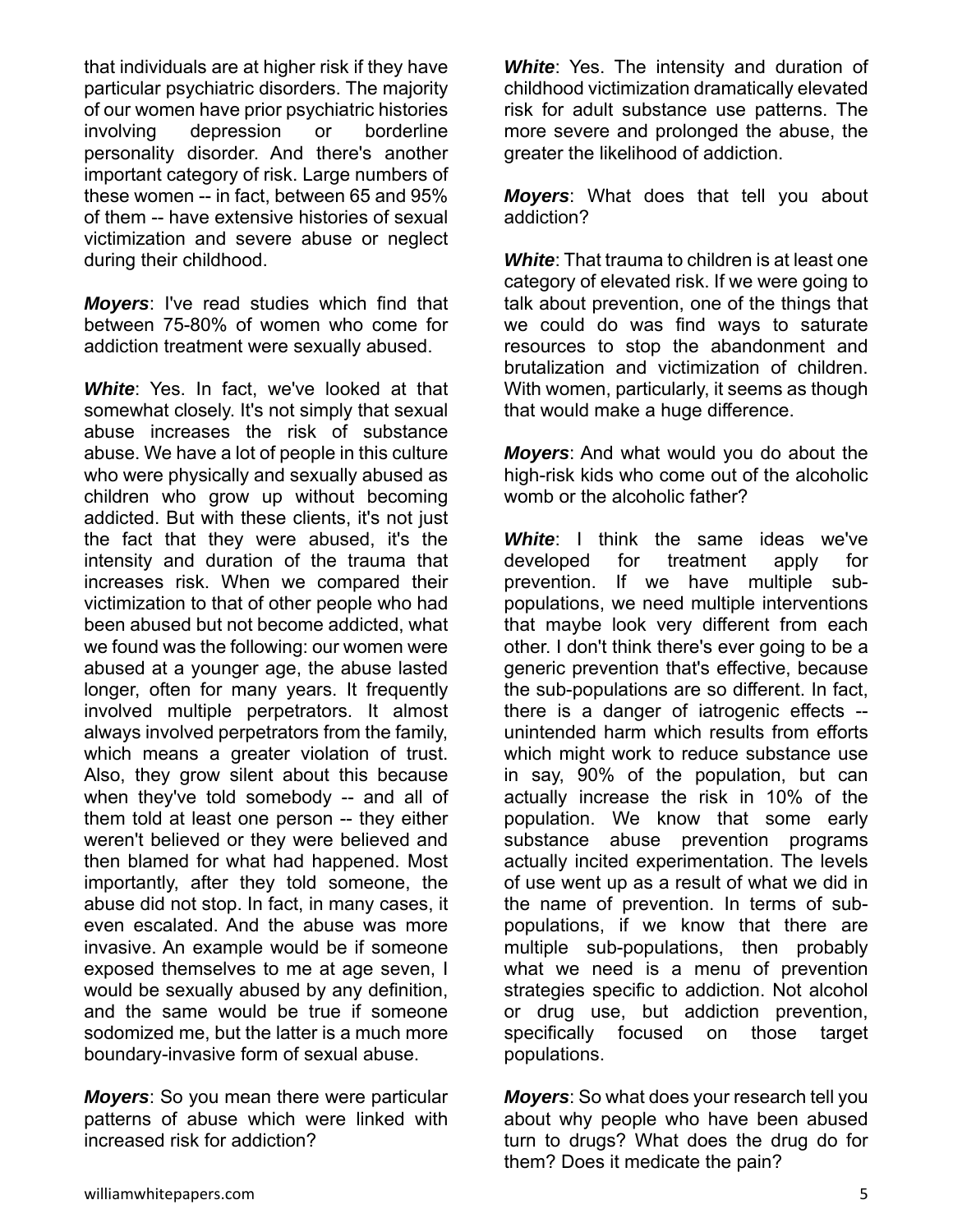*White*: I wish I could say it was one thing, but it's probably a combination, and there's clearly a role for anesthesia there. When our women get into situations of emotional crisis, it reactivates much of that historical pain related to victimization in their childhood. Their response is often to reach out and selfmedicate that, but they can do other things as well. Some of these women are as addicted to crisis as they are to the drugs. Intervening with them is like intervening in a hurricane. There is just so much going on, and what creating crises does is exactly what the drug does. It offers another way to defocus.

### *Moyers*: Defocus?

**White:** Yes. When I'm beginning to experience emotional pain related to abuse, all I've got to do is create a crisis in my environment and suddenly I'm pulled out of myself into a dramatic and distracting situation.

*Moyers*: So what do they do? How do they create a crisis?

*White*: Well, if we took 100 women with that developmental history to age 22, do you have any idea what their intimate relationships might look like? These women have an incredible capacity to involve themselves in destructive intimate relationships. One of the clients that I interviewed not too long ago, I've asked her many times, "Of all the things you've been through now in almost nine years clean, what's the most difficult?" Early on, she had told me that not using cocaine was the hardest thing for her. This last year, I asked her again, and she said, "In the long run, I think it's been this thing about losers," and she began to describe to me this long, long series of very destructive intimate relationships. Not while she was addicted, but during her early years of recovery. The only good news was that each one got a little less toxic. I asked her, "What sense have you made out of that for yourself?" and I'll never forget what she said. She got this sort of pensive look on her face and said, "What I understand today is if I'm attracted to them, they're high risk," and what she meant is that when she walks into a room and feels powerful attraction to a man or a woman, it is not what your friend Joseph Campbell called the "zeal of the organs" for one another. It is not healthy sexuality for her -- it is like a very destructive drug choice. Because, due to her background, a man whom she feels "chemistry" with is almost bound to be abusive.

*Moyers*: So in her case the alcohol and cocaine were just satellites of a deeper disorder that she had to deal with?

**White:** Yes. Even though, over time, alcohol and drugs may have taken on a very primary role in her life and may need to be treated as a primary disorder, if we look at the etiology -- how did this woman become addicted? - we need to go back to that notion that there are many different pathways to addiction. For her, as we look at the trauma in her life, she may have reached out to drugs for a number of reasons. It might have been for anesthesia; it could have been part of her incredible impulsivity; it could have been part of her propensity for risk-taking; it could be the fact that she has great difficulty initiating and sustaining personal relationships. In fact, the drug may be the most consistent relationship she's got.

*Moyers*: Given all of that, for these women, what could possibly bring about change?

**White:** It's a fascinating question, and what we learned was surprising to me after spending two decades in the field. When I began to evaluate this project in 1986, what I expected is what I always expected -- I'm waiting for a crisis that's going to be the point of transformation. The classic hit-bottom ping!, and then out of that comes an opportunity for change. We didn't have that in Project Safe. I kept going back and interviewing clients and interviewing outreach workers, and what they told me was not at all what I thought I would hear. I had outreach workers saying, "You don't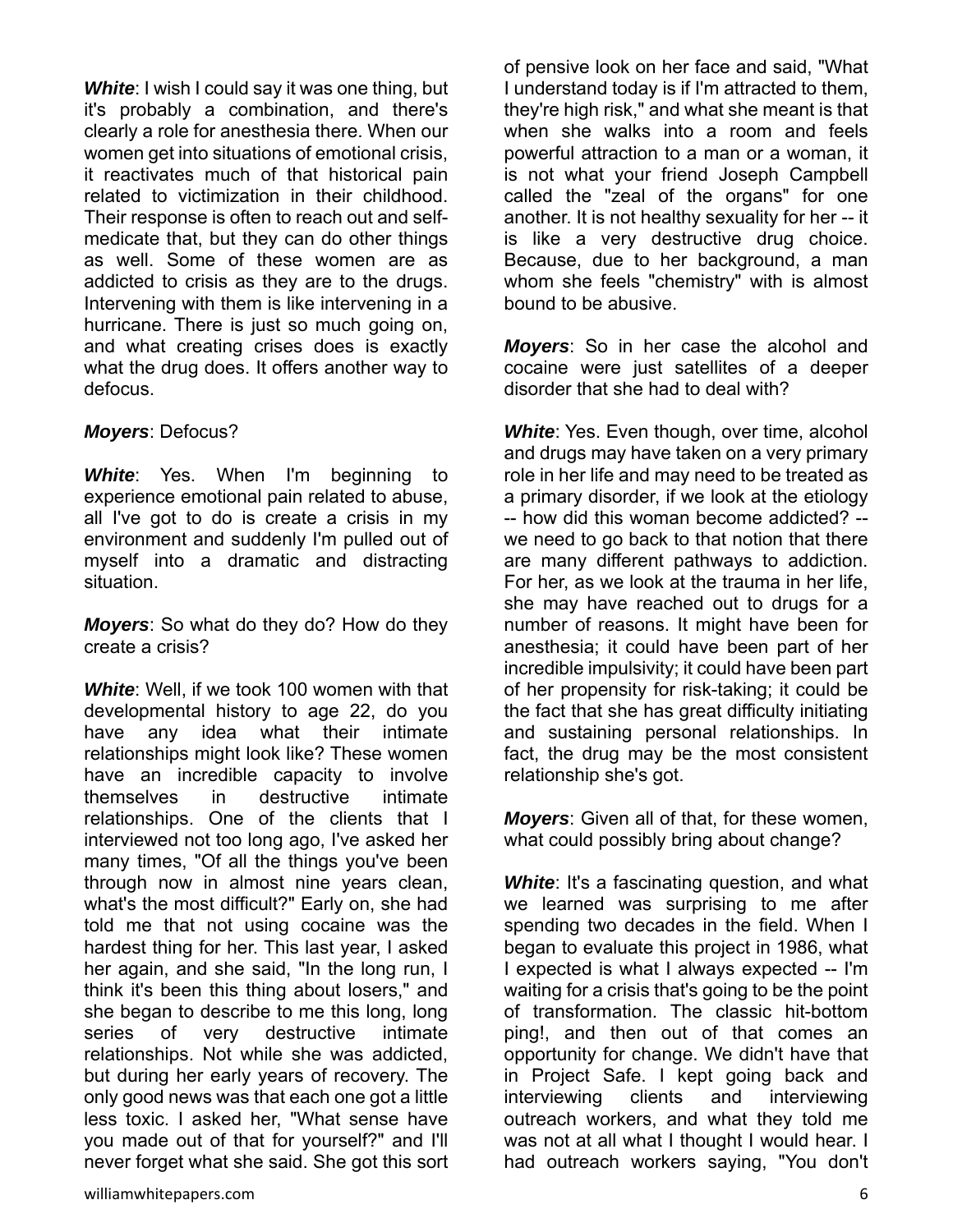understand, my clients don't hit bottom, they live on the bottom. Bottom is not new for them." What they said is -- think again in terms of histories of victimization -- these women's capacity for physical and psychological pain is almost limitless. If we wait for them to hit bottom they will die. The issue is not an absence of pain in their lives. They've got more pain than most of us can even comprehend. The issue is an absence of hope. Now, that's a radical rethinking of how people are motivated to enter into the recovery process.

In my field, historically, we said, "Number one, you've got to hit bottom, got to feel that the drugs now bring more pain than pleasure. Until that happens," we said, "there's nothing we can do."

The next stage, historically, was that we said the only reason it takes so long for people to recover is that alcoholics and addicts manipulate these "enablers" -- their families and friends -- to protect them from those consequences. So we decided to educate the enablers so that the alcoholic or addict would hit bottom quicker. The third stage was the idea that we can bring the bottom up -- and we began with both workplace interventions and family interventions. We began to stage these loving confrontations, and we found that it worked. We staged those interventions for the most part in the 1970s and '80s on culturally empowered white alcoholic men, and sometimes on their wives. It was amazing technology. We would have those people in treatment within 72 hours. But we never asked, "What happens when you do that loving confrontation to someone who brings no hope to that experience?" What we had in Project Safe was a very, very different group of people. The men in the 1980s had experienced hope because as white men in this culture they had been given a gift, the experience of power. They had been able to make decisions which affected their personal destinies, and in fact, as they began to deteriorate in their addictions, they often responded with grandiosity and narcissism. Some of them would be dying of alcoholism, and they still thought they were going to pull

this thing off by sheer will. But the Project Safe women didn't have that grandiosity or arrogance, so programs designed to confront it and make them feel powerless merely reinforced their negative self-images.

*Moyers*: White men who recovered had other things to live for?

**White**: Yes. They had pre-existing foundations of family and skills and levels of achievement. Some may have lost jobs, but they still had a core belief that they could make it. In contrast, we found with Project Safe that if you escalate pain where there's no pre-existing foundation of hope, not only do you not spark this wonderful transformative experience, what you actually do is increase the risk of self-destructive behavior and flight.

*Moyers*: What do you mean if you increase pain? You mean if you take away their drugs, if you take away their culture of addiction?

**White:** No, I mean threats by Child Protective Services like taking away their children, for one. The assumption we have is that this threat gives us enormous power. They will say, "Oh my gosh, where's treatment? Let me get there right now." But what we found was when we knocked on doors and threatened to take the children, women said, "Which one do you want or do you want them all?" What we thought was our great power to coerce based on threatening pain, when you think of the amount of pain in their lives, was not significant. They didn't feel they could do anything to avoid the pain, so it didn't give us any power over them. Later, I'm interviewing women who are doing incredibly, who have turned around their lives and their families, and I'm asking, "Can you describe to me how you got started in treatment?" and I'm waiting to hear the crisis, and the escalation of pain, and it's not there.

*Moyers*: What had happened? Had they actually hit bottom?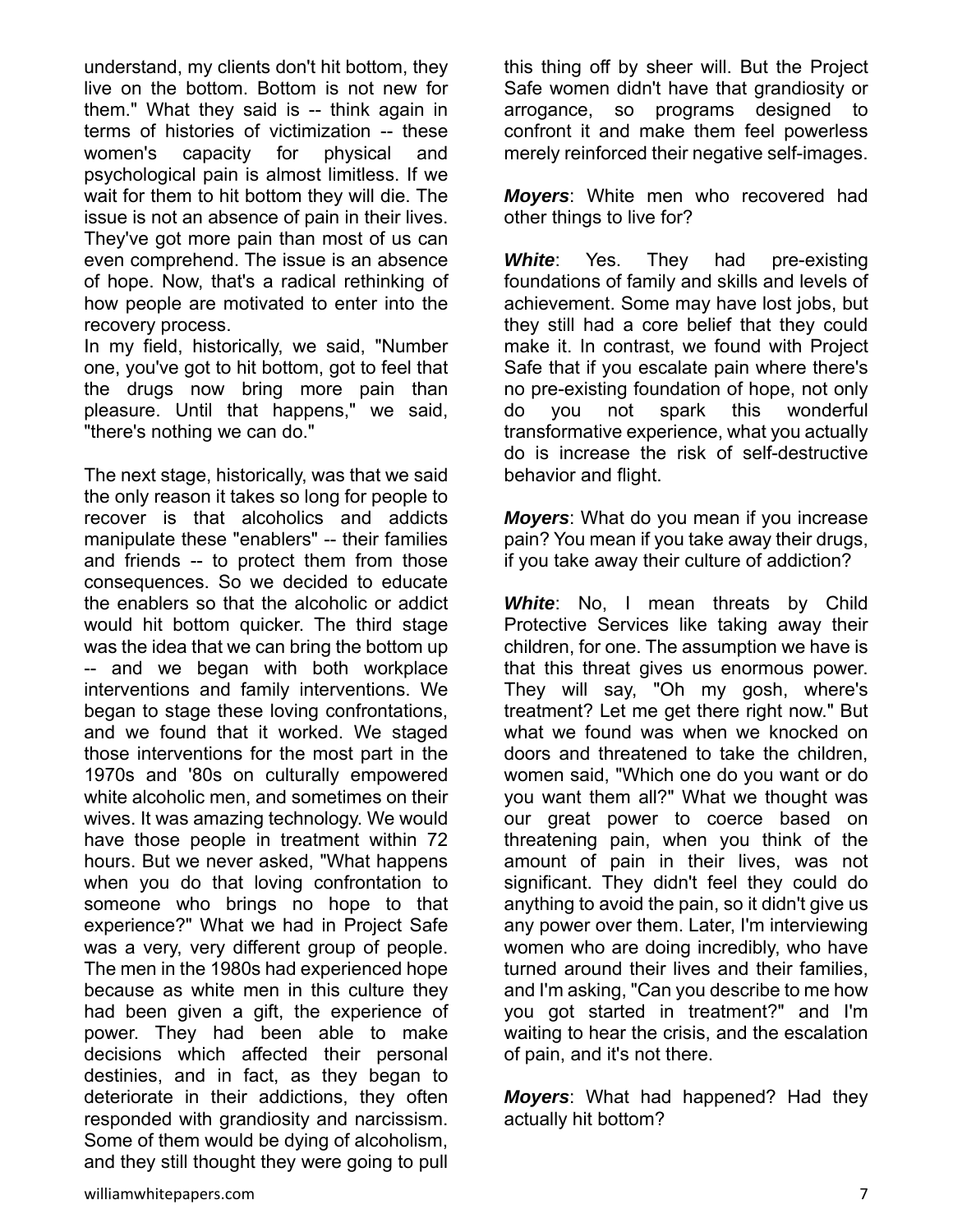*White*: I didn't hear "I hit bottom" stories. What I heard were stories like this. One woman said, "It's that outreach worker. I couldn't get rid of her." She told me, "The second time she came she caught me at a weak moment," and what she meant was at that time this woman, in a moment of vulnerability began to reveal an enormous amount about her life, and began to disclose herself as a person.

*Moyers*: To the person who had knocked on the door?

*White*: Yes. Now you would think this is a great breakthrough and we're going to get this woman to treatment the next day. In reality, the outreach worker couldn't find the woman for three weeks, because behind that self-disclosure she had panicked and taken flight. But the outreach worker kept coming, and the client would later say to me, "My babies had already been taken. I was out in The Life, running the streets, I was stopping back to my place for clothes, and, I swear to God, every time I stopped by my place, that woman was waiting for me or there was a note on my door from her."

So I asked her to describe the day she finally went to treatment, because I'm still expecting a crisis or some defining moment, but she said, "It was like a hundred other days; I stopped by to pick up clothes. There's a knock on the door, I open the door, and here's this woman one more time, and I looked at that woman and said, 'Don't say a word. Let's go.'" Now what happened here? There's no pain and there is no crisis. What happened from the time the outreach worker first knocked on her door several months later when the woman agreed to go to treatment?

*Moyers*: Was it that she developed hope? How can hope spur recovery?

*White*: At the point when the pain of latestage addiction is experienced acutely, without hope, you will get suicide. We may not even know that it's suicide, but what we will see is death in the face of incredible pain. The essence of recovery is a collision

between that experience of pain and consequences and simultaneously an experience of hope that there is a different way, some other life, not the same old drinking and drugging.

It can happen in many ways. The collision could come together like in the Bill Wilson story in 1934 at Charles Town's hospital. A late-stage alcoholic admitted for the third or fourth time, Bill Wilson suddenly, in his desperation, screams out, "If there's a God let him show himself," and experiences a profound spiritual awakening. We can say from that moment forward he is a person in stable recovery who will go on to be one of the co-founders of Alcoholics Anonymous. That blinding conversion experience is just one example. But if we only have the pain without the hope, we might have had a suicide in that hospital, or Bill Wilson might have gotten out of his bed and gone to a bar. So what our outreach workers bring to the Project Safe women is not a message about pain and consequences. They bring hope, they just kept saying it could be different, it can be different. You can do it, you are worthwhile. They slowly build a relationship and penetrate all that distress and all that fear and out of that relationship come some sparks that say maybe it can be different.

*Moyers*: Once they get to treatment, what are the techniques of change that produce hope?

*White*: Well, first, we needed to redefine it for these women, because again, it was designed for empowered white men. For them, once you overcome the arrogance and denial, there's usually a breakthrough and then they do treatment very well. There may be relapse issues down the road, but they do well in treatment. But our women didn't know how to play the client role quite as graciously as our traditional clients. They wanted to keep coming to treatment, but they also wanted to keep using cocaine. Or they would come into treatment one afternoon, blow up in a group and shout profanities at everybody, storm out of the place, and call back two hours later wanting to make sure it was still OK to come back tomorrow. We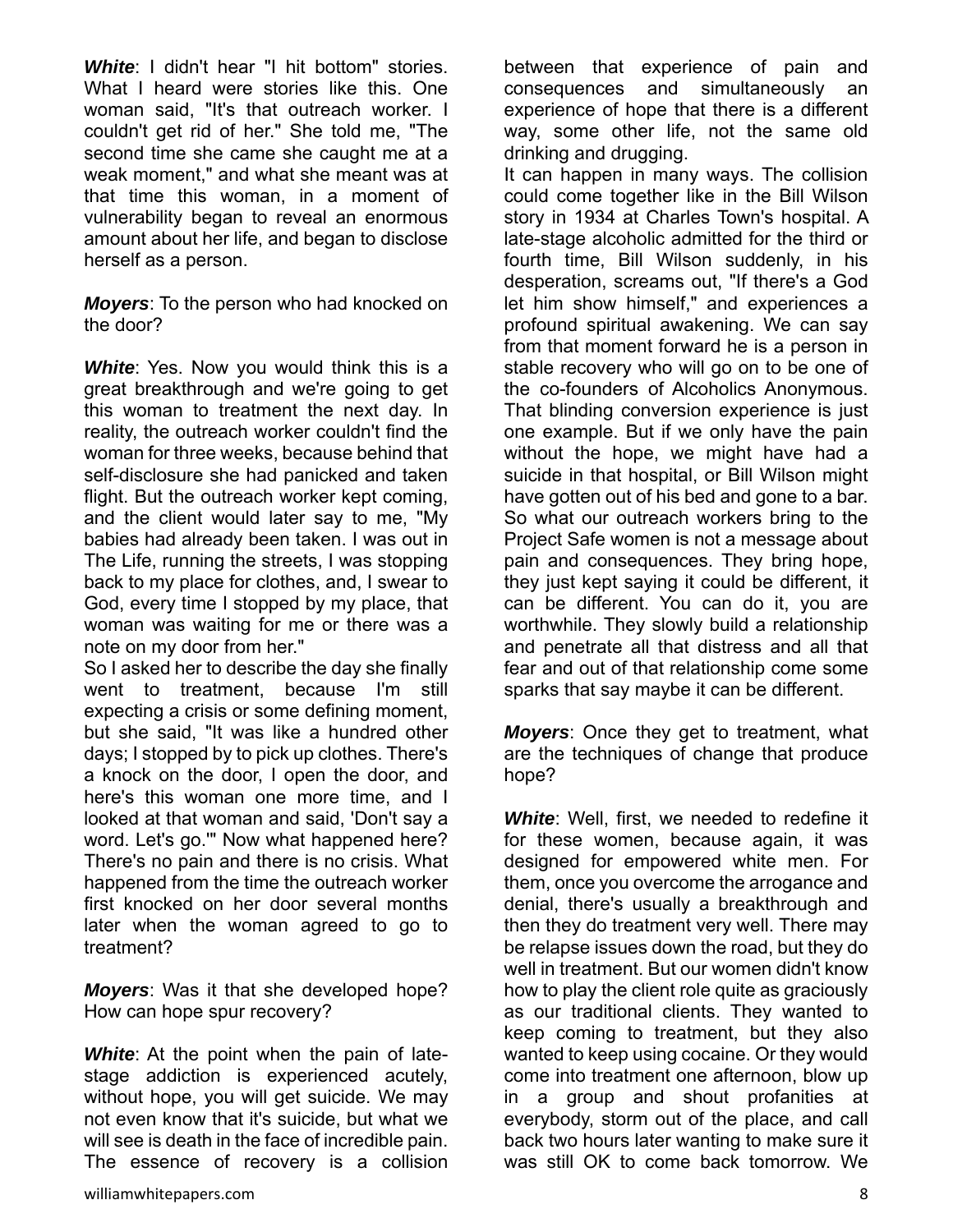would have a woman that we were putting through parenting training, and she would just walk out of the parenting class and go downstairs to the childcare that we had to pick her children up. The child would go running the opposite direction, and this woman, in maybe her second or third parenting class, would put her hands on her hips and bellow, "Jeremy, if you don't get back here right now, I'm going to whip your ass." But then she'd get this pained look on her face and say, "But I'm going to talk to you first." All of those behaviors began to teach us that we're not going to have conversions here. We're going to have destructive and very fragile healthy behaviors existing side by side. Our only goal is each day we've got to get the destructive side weaker and the healthy side stronger, but we've got to tolerate this stage of boundary testing. We almost call it pre-treatment. Many of our clients needed a sort of grace period, where they could learn the rules.

*Moyers*: I want to understand how allowing that kind of flexibility -- they're still using, they're not following the rules -- could help someone overcome a serious addiction?

*White*: Well, traditionally what we would do, and I know it sounds irrational, but we would say, "If you're coming into treatment, what we're asking you to do is to give up the primary symptom of what we call your disease, and if you exhibit that symptom then we're going to throw you out." Think about the logic involved in that! We're saying that this person has a disease characterized by their inability to control their drug use. Because of that, they come into treatment. They then exhibit immediately a symptom of the disease which ought to convince us they need to be here, but historically, we expelled them instead. What I'm suggesting with these women is that if we took that traditional approach, the vast majority would have been discharged from treatment in the first seven to ten days. Not only would they not have completed treatment, the vast majority would not have even started. We had to rethink our goals. Instead of requiring people to come in motivated, we decided that achieving

motivation for abstinence, not just teaching abstinence skills, are appropriate goals for treatment.

*Moyers*: So what do you do about motivation? How do you create motivation where for years there was none?

*White*: We needed to show them that there was hope, that women just like them could and have recovered. Many of our outreach workers are former clients, and in treatment we continue to expose them to other similar women who have gotten better.

*Moyers*: So they can see an example: Six weeks from now I could be like that.

*White*: Yes. Especially because the first thing a client is going to say is, "But you don't understand, you've never -- ." All of our role models can say, "Oh yeah?"

*Moyers*: Been there, done that.

*White*: Been there, done that more times than you have, in many cases. It wasn't the threats which provided the major incentive, it was these powerful, powerful issues related to hope that begin to move the process.

*Moyers*: But the tone of the earlier abuse is still there. The sexual abuse is still there. The poverty is still there.

**White:** Which makes the early stages even more difficult and crucial. If I've got somebody who their whole life has been either victimized or abandoned by everyone close to them, imagine the difficulties when I knock on the door and say, "I work for the government; I'm here to help you."

*Moyers*: What's your measure of success?

**White:** We used many. We looked very concretely at issues of substance use, preand post-treatment. We looked at emotional health of the mother -- self-esteem, anxiety, and depression were the three things we measured. We measured mother/child relationships, because, again, a major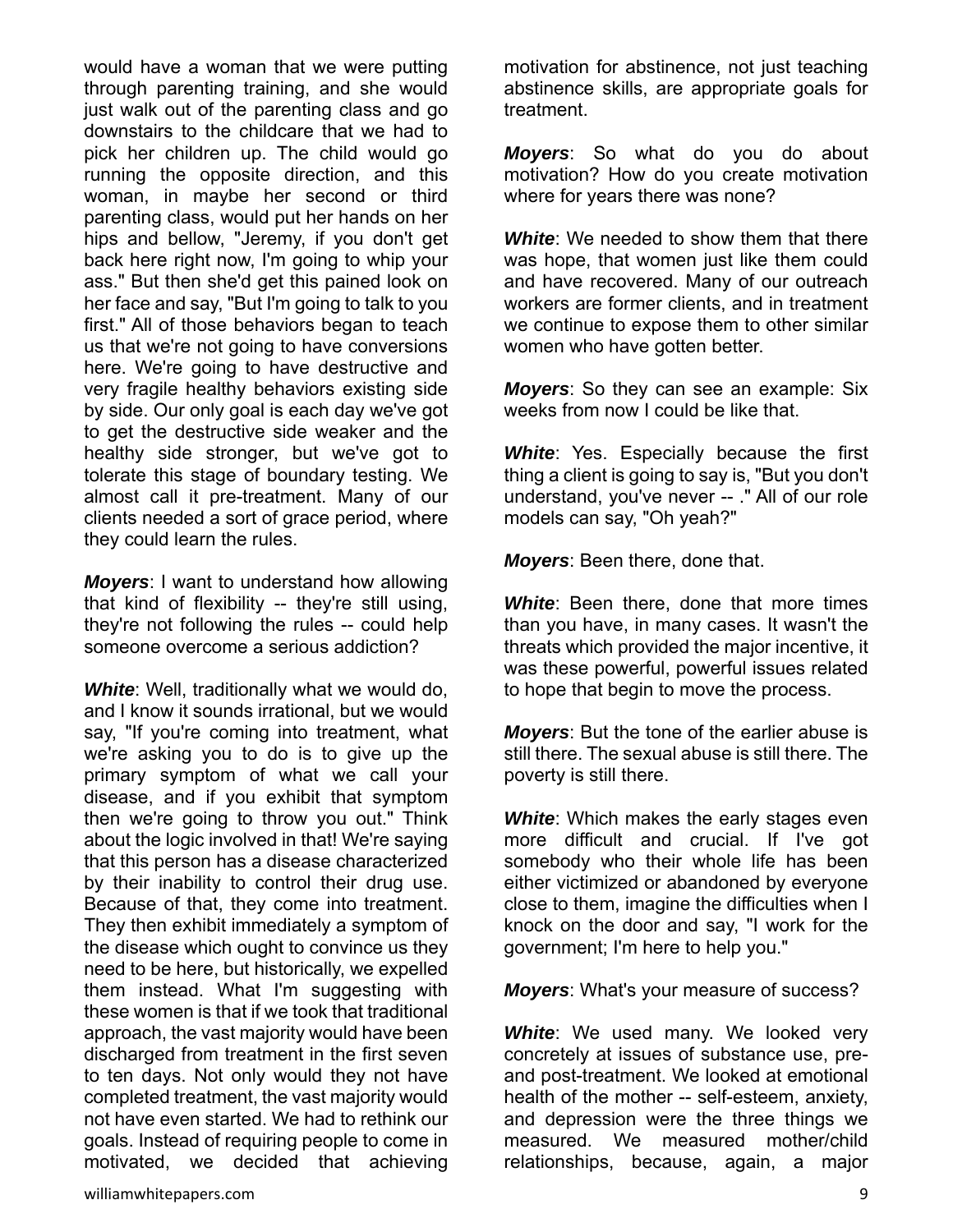reason these women are in treatment is because of issues of neglect and abuse of their children.

*Moyers*: What have you found? How many of them "succeed?"

**White:** We found significant reductions in substance use; we found dramatic improvements in both self-esteem and in lowering of anxiety and depression scales on women who successfully completed treatment, and we found significant changes in mother/child relationships. We also evaluated it in terms of, Did we have significant reduction in reports of neglect and abusive behavior, and again we got dramatic reductions in both of those categories, so these were two state agencies who looked at that and said, You know, my gosh, this data is so dramatic we can't afford not to continue to put resources into this.

*Moyers*: Do we know how many people in this country are helped by Alcoholics Anonymous, AA?

*White***:** AA figures, from their own membership surveys, run anywhere from a million to a million and half people in longterm stable recovery in that fellowship.

*Moyers*: Do you think AA helps people?

*White*: I don't think there's any question but that AA and a number of other sobrietybased support structures are essential for a large number of people to move into longterm recovery. I say AA and the others for this reason. There are some people who will connect to AA more powerfully than others. The ideas and concepts and rituals within that fellowship which are absolutely transformative for some leave others cold. That doesn't mean those individuals aren't ready for recovery -- some may find alternative sobriety-based support structures that may be every bit as transformative to them. I can give you an example. In some of our outcome studies, when we looked at African-American women in Illinois, in the early weeks and months

they were participating in AA and NA and CA. But they were living in a recovery home, so they had a pretty traditional recovery framework. When we came back a year or later, we found significant numbers of those women were using the traditional African-American church as their primary sobrietybased support structure, not the 12-Step fellowships.

*Moyers*: Someone said to me, if addiction is Rome, there are many roads to Rome and many roads out of Rome. Although the experience is much the same.

*White*: Absolutely. If you look at the earliest stages of development of addiction problems, they look very, very different. By the time you get to the late stage, it's amazing how similar large numbers of them look, but then we begin to look at people moving out of that and into recovery. The farther you go out, the more roads you discover. We have research on spontaneous remission and maturing out of addiction. I think there's probably a large hidden population of recovered addicts who had significant problems in their relationship with alcohol or other drugs, but moved forward and maintained abstinence without any formal program.

*Moyers*: But that doesn't happen often enough, does it, that we could take that as policy? There are people who still need treatment.

*White*: Yes, that's true. The people who mature out may, for example, have less severe problems. They might not be enmeshed in a culture of addiction where all their friends are other users, so they might not need a culture of recovery.

*Moyers*: What do you conclude from this, what do you say to a family whose son or daughter, husband or wife -- what do you say to a family that's in trouble?

*White*: Well, clearly, it's not a good idea to tell them to sit back and wait till the person matures out. I think the message still has to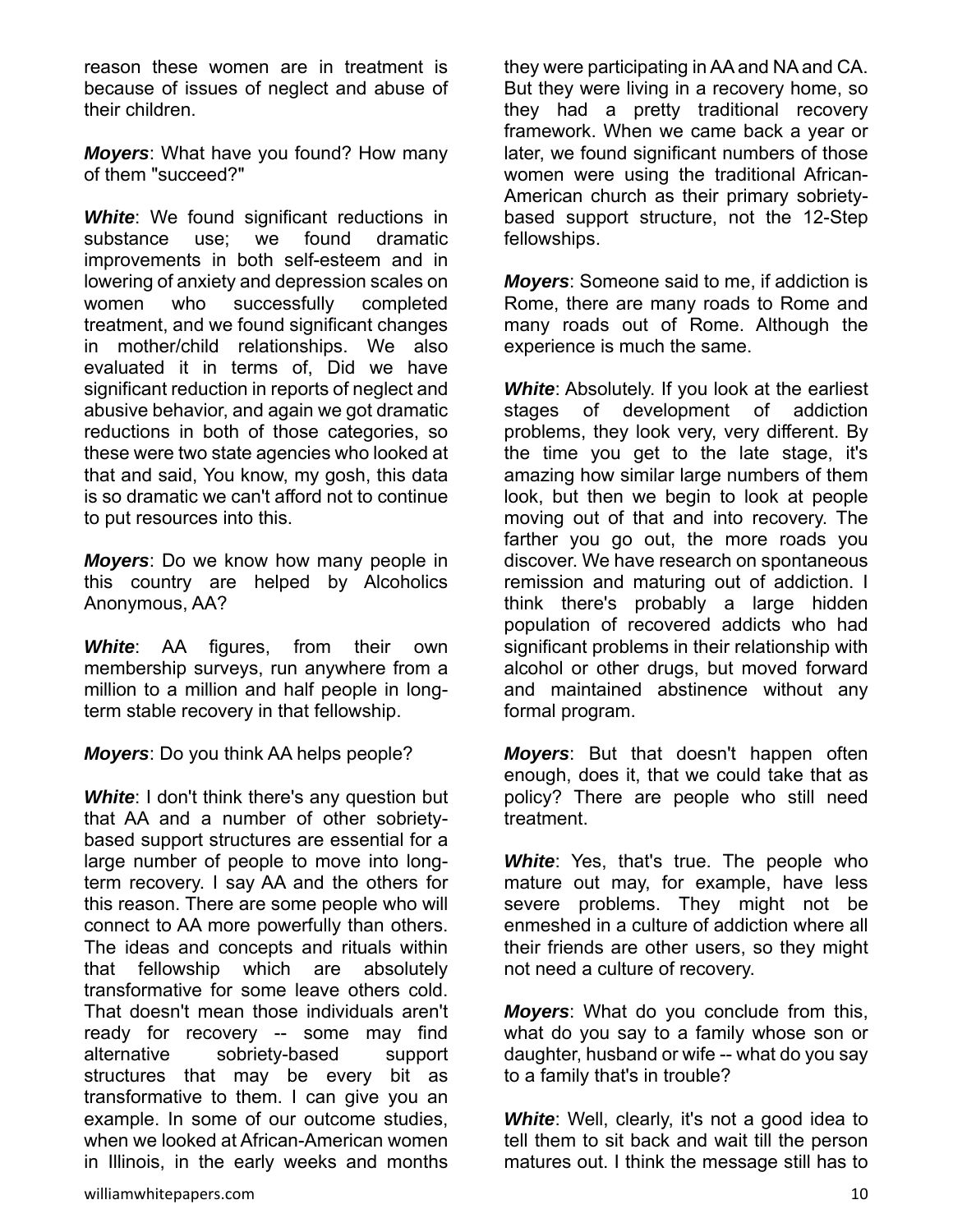be that this is a disorder with enormous risk, and the risk includes lethality. Large numbers of alcoholics and addicts in this culture die from accidents. Large numbers die from suicides. Significant numbers die from alcohol- and drug-related medical disorders. So I'm going to tend to have the family take an active stance, and at the same time, they also need to know that they cannot change the person if he's not ready.

*Moyers*: But if we see alcohol and addiction as a disease, can that person take responsibility for his or her own life?

*White*: It probably depends on what stage of addiction we're talking about. I really believe that there are stages where biology takes over and dominates everything, and if we're asking, Can this person spontaneously, of their own free will, initiate their own recovery?, I think that's probably not possible at such times. And that's important because historically we've always said that nobody can recover unless they get this sort of pure spontaneous desire for long-term sobriety. That's an absolute myth. The vast majority of people that are in long-term recovery got there almost by accident. They stumbled into it and only in retrospect did they reconstruct a story that had a crisis point and motivation that came out of it. They got caught up in recovery in the same way that they got caught up in addiction. In some ways, in spite of themselves. And families and treatment providers can create environments which are most likely to engender that change.

*Moyers*: What is the impact of addiction on the families as you've seen it?

**White**: It's dependent on the patterns of addiction. You can have some patterns - believe it or not, I can have a man sitting in a bed with alcoholic pancreatitis, and I see few problems with his family. The man hasn't missed a day of work in 23 years. However, the dominant pattern that we see in treatment is characterized by a few things which are devastating to families. One is loss of control, and the other one is radical

personality change while drinking. A Dr. Jekyll/Mr. Hyde transformation. What this does for families is that it renders family life totally unpredictable. From moment to moment, I don't know if I'm dealing with Dr. Jekyll or Mr. Hyde. In those cases, the addict and alcoholic's role in the family deteriorates so rapidly and so progressively that it restructures all the other roles in the family, and you get all of the traditional problems we have associated with alcoholic families. My favorite metaphor for it is that there's an elephant living in the middle of the living room and no one talks about it until very, very late in the game.

*Moyers*: What do you say to your own daughter about addiction?

*White*: I've got a somewhat colorful history, at least on one side of my family, which would suggest a fairly significant risk for addictive disorders, so from the time she's been 9 or 10, I've told her that she needs to be aware of that risk. I tell her that if she has those problems it's got nothing to do with her. It's almost like I'm apologizing ahead of time in terms of any potential genetic responsibility I may have. I don't expect those communications to stop her from having contact with alcohol in this culture, but what I do want to do is have her be an incredibly informed consumer, to make her hypersensitive to the risks. The idea being that if she does develop a problem, it would be difficult for her to maintain denial and minimization.

*Moyers*: What brought you into this field?

**White:** I was part of the early community mental health movement, and my niche in that movement was finding a way to organize community alcohol and drug services back in the late 1960s, early 1970s. It really was a reaction to seeing late-stage, highly institutionalized alcoholics in the back wards of state hospitals. I was doing emergency work in jails, and routinely getting called in the aftermath of an alcoholic hanging himself. At that time, hospitals wouldn't take alcoholics with acute medical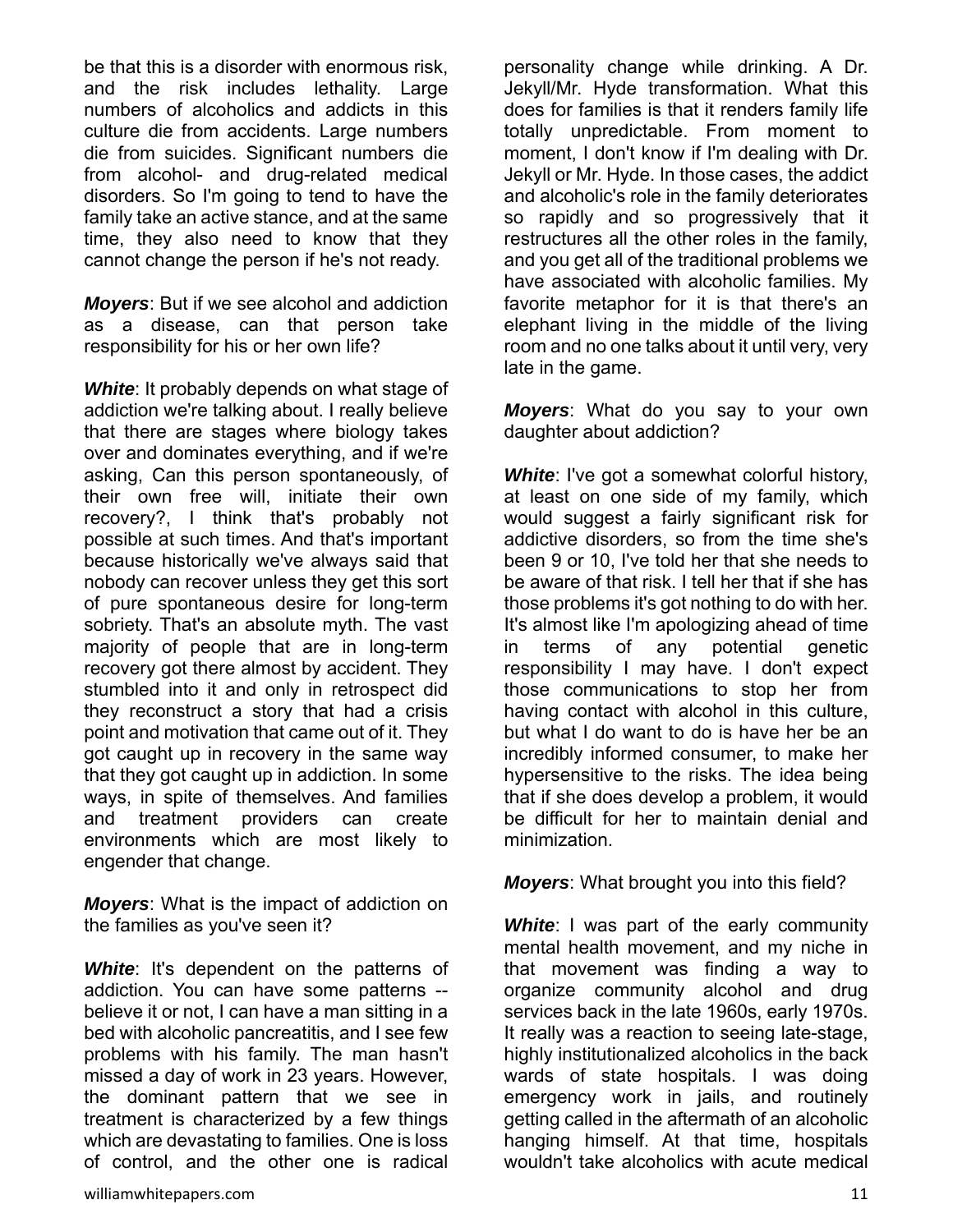trauma, let alone need for detox. Now, paradoxically, 20 years later, those same hospitals have fancy chemical dependency units. They're actively recruiting alcoholics. But the scary thing is it's coming full circle - in some ways we're swinging back to replicate what I saw early on. We've had an incredible collapse of parts of the treatment system.

*Moyers*: But the reason for that, as I understand it, is politicians, legislatures, others who say that treatment doesn't work; it has a lousy track record.

*White*: Yeah, but that is not an accurate assessment of treatment. If you look at the definition of what works, particularly in terms of public institutions, and the issue is, Can we lower the number of hospitalizations of alcoholics through treatment? Can we lower the costs alcoholics cause to society? In terms of all of those social-cost interventions, there are dramatic benefits to a community from treatment, even if people don't even achieve a permanent long-term recovery. The backlash has less to do with the issue of treatment outcome. Most of the time when I hear people say, "Treatment is simply not effective," the people saying that generally have no more data than the people who are standing out there preaching that treatment is effective. They're starting from existential positions of either they're for treatment or they're against it, and everything which comes out of their mouths afterwards justifies wherever they start. However, we are clearly having a backlash against treatment right now, which grew out of abuses in the industry. In the late '80s and early '90s, there was a lot of profiteering. There was a kind of "one model fixes all" idea. And we tried to pound an awful lot of people into one type of treatment which wasn't necessarily appropriate for them. That wasn't particularly successful and may have done some harm. At the same time, I think there's a cultural shift going on right now where we're working to demedicalize the addictions, and recriminalize our approach. It took 40 years of a sustained social movement to get that alcoholic

admitted to that hospital bed I was describing, but in a very short period of time we're shutting the doors of those hospitals.

*Moyers*: What determines now who gets treatment in America?

*White*: That has changed dramatically in the last five years or so. Through the '80s and early '90s, we had this tremendous explosion in the availability of addiction treatment in the United States. Lots of hospital-based programs, numerous private programs, and fairly well-funded public programs. Between about 1989 and 1992, between 40 and 50% of those private programs closed. Also, in many areas, we had cuts in public funds as well. The main losers here are probably in the middle. We continue to have private treatment programs for the most affluent individuals. The poorest people in this culture can get access to some publicly funded programs. But the middle class in the United States have seen substance-treatment-related benefits erode significantly.

*Moyers*: What are the barriers to their getting treatment?

*White*: A decade ago, almost all mainstream insurance companies had a fairly significant substance abuse benefit package. Most people could go, in some cases for multiple episodes, for treatment to the classic 28-day inpatient program. But there were abuses. People were given longer stays than was appropriate, some were repeatedly readmitted, people whose problems weren't severe enough to warrant inpatient care were hospitalized, often for months. Until somebody ran out of money, and then they were almost abandoned.

Those kind of abuses began to create an incredible backlash within the entire health care system. Suddenly, there were lifetime limits, and then an erosion of inpatient benefits. We began to see aggressive managed care that almost guaranteed that there would be nothing but intensive outpatient programs left, and now we're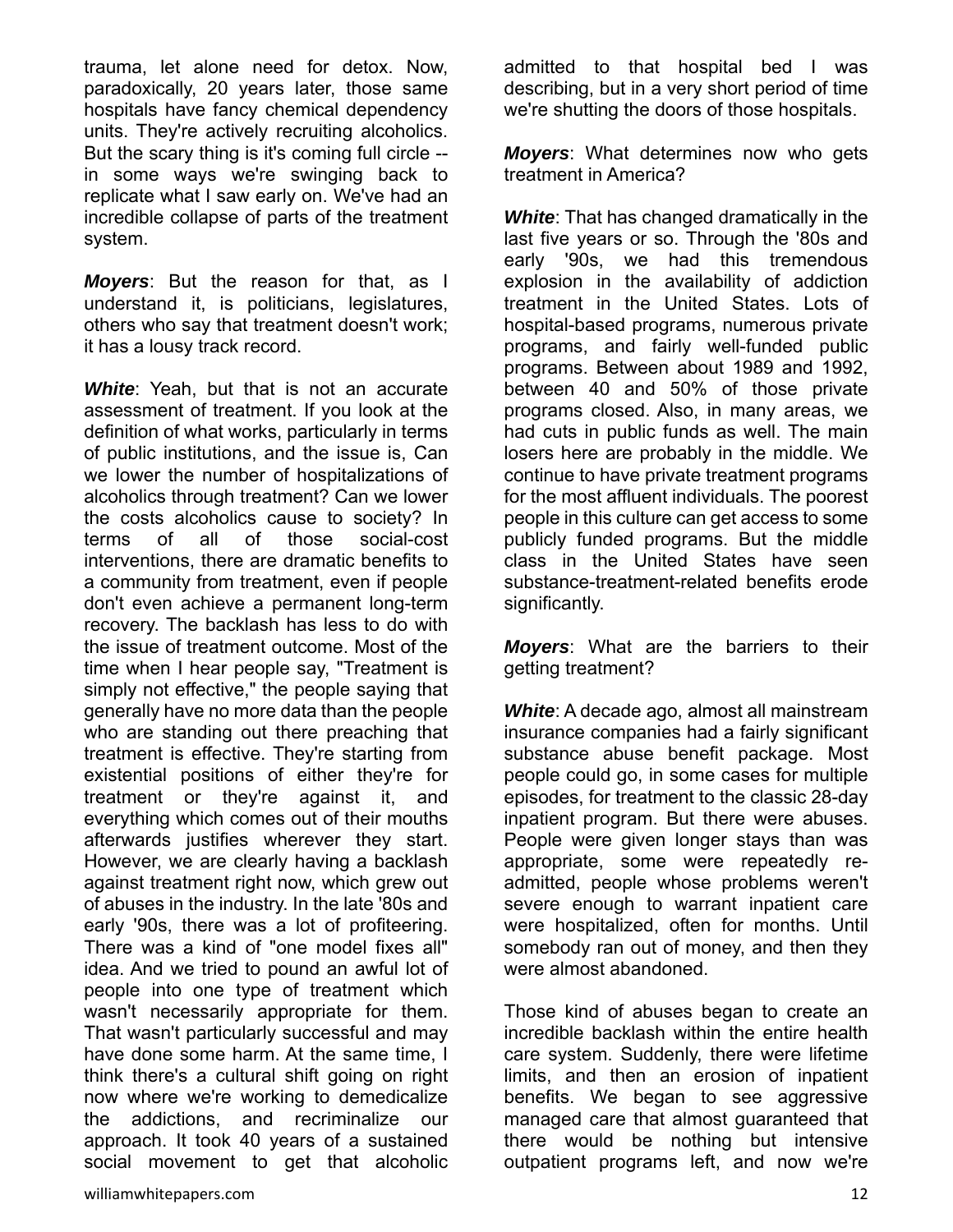even seeing an erosion of coverage for that. Now, in the public sector, managed care is just beginning to swing full force. There are some clients who will do very well in a managed care system. They've got enough stability in their life, family supports, economic stability, etc., that they may do very well in that model, but the women like we've described in Project Safe and other individuals will have great difficulties in those models. In fact, what we're doing is putting them in these very short-term models and then when they fail, we are blaming them for their failure even though we put them in a modality that had almost no reasonable likelihood of success to begin with.

*Moyers*: That seems almost like a hopeless scenario.

**White**: It is, and my concern is that as we begin to criminalize this problem, it will only get worse. We may, for example, give this person at the door of the criminal justice system one or two tries at treatment. We give them two very brief little intensive outpatient episodes when they're living in a drugsaturated environment and are coming out of 20 years of addiction. When they relapse, we're then going to say, "OK, you had your chance, now you're going to the penitentiary." What we will have is what we're having now -- penitentiaries absolutely filling up with people on drug-related offenses, busting that system to its breaking point. So recently, we've started coming back with things like the drug court movement, which wants to reinvent the treatment system and reintensify access to care.

*Moyers*: Talk to me a little bit about harm reduction. One example is needle exchange, which doesn't explicitly seek to stop IV drug use, but tries to reduce the harm caused by dirty needles, like AIDS.

**White:** The historical controversy around harm-reduction strategies has been the assumption if we provide people needles, or even as a preventionist, if I teach people information about drugs -- like what dose

constitutes an overdose -- to lower the likelihood that they will be a casualty of that drug, I am enabling them, encouraging them, actually increasing drug problems in my community. It's the distinction between preventing drug use and preventing drug casualties. Harm reduction is primarily focused at reducing drug casualties. We're going to reduce the number of drug-related deaths; hospital emergency room admissions; HIV- and AIDS-related cases related to substance abuse. I don't think that there's any question that programs like needle exchange have the ability to provide some of that harm reduction outcome. The surprise from my standpoint is that they often have another result. If the person wants to continue to use drugs, as long as they continue to come back and exchange dirty needles for clean needles, it's fine. There's no morality about it. But what we find is that the outreach workers at the needle exchange slowly build a relationship with the addicts. Out of that process, people who previously avoided medical help or treatment began to ask questions about getting into treatment. So harm-reduction strategies can actually help bring people towards abstinence. It's a tremendous, unexpected outcome of some of those strategies. The original assumption that removing the threat of HIV or "enabling" the use of clean needles would reduce the motivation for treatment was wrong.

*Moyers*: Why do we have such a hard time making up our mind about addiction?

*White*: If you look at American history, we are eternally ambivalent about these substances. On the one hand, in America we bring a voracious appetite for them. At the same time, the flip side of that is that the efforts to suppress these substances are every bit as intense and animated and aggressive as the search for a good high. So we keep playing out both sides of that almost cyclically for the last couple of hundred years.

*Moyers*: What is the relationship between science and substance abuse policy?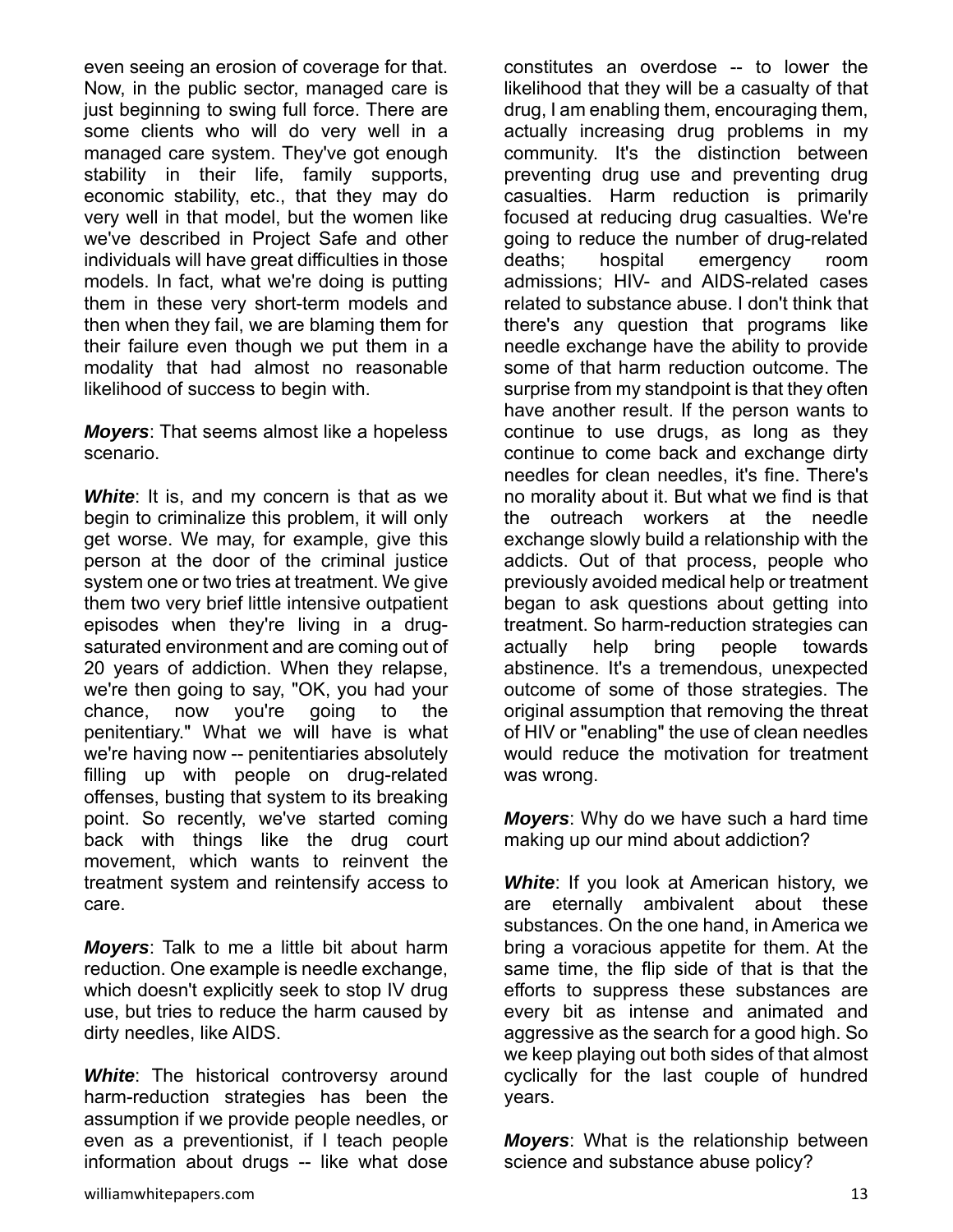**White:** I wish I could tell you that in my reviews of the history of addiction and social policy in America, I've found that science has been the driving force behind that policy, but I can't. Science is more often a self-absorbed bystander than it is a driving force in social policy. We have a long history in this country of state, local, and federal governments generating scientific advisory bodies who then bring the best minds in the country together to ask, "What should we do with this particular aspect of the drug problem?" They then take a year or two or three years and study it meticulously and generate recommendations that are immediately rejected.

*Moyers*: Because they don't fit the desirable bias?

**White:** Yes. There's a brief story I can share from the post-repeal area. Ron Roizen's research revealed it. In 1936, the legislature of Virginia decided that, following the repeal of Prohibition, alcohol education needed to be re-evaluated. So they picked two of their leading institutions to study this problem, and they generated a report. Immediately, the draft of this report came under such incredible attack by "dry" forces in the state that the state legislature voted unanimously to have the 1000 copies of this report guarded until such time as they could be burned.

*Moyers*: What did the report say?

*White*: It basically described a fairly straightforward objective understanding of what the effects of alcohol in the body were, but given the fact that it didn't immediately come out and demand radical abstinence from all alcohol, it came under very, very bitter attack.

*Moyers*: It didn't support popular opinion.

*White*: Right. And we've had others, the marijuana commissions, which tend to support decriminalization, the Ford Foundation report -- we've got a whole host of them. Enormous amount of time and money spent to generate these, and they are completely ignored. On the other hand, we can have a glimpse of a brief scientific report that hardly wouldn't even be called established science. Robert Dupont's early report that methadone programs in Washington, D.C., demonstrated a significant reduction in criminal activity -- that brief preliminary report on a small number of clients drove national social policy. Not because of the science, but because the preliminary conclusion that it drew was very congruent with Nixon's desire to radically reduce urban crime before the 1972 presidential election.

*Moyers*: So he got behind methadone as alternative.

**White:** It became the magic bullet. Not as treatment, mind you. It was a way to reduce urban crime in the United States by the quickest means possible.

*Moyers*: So what can we learn from drug policy history?

**White:** Drug policy is sort of like a sponge. It absorbs every piece of latent conflict within the culture. And racism plays a very permanent role in most campaigns to criminalize drugs.

*Moyers*: The fear that blacks will use drugs and alcohol and commit crimes?

*White*: Well, the campaign to prohibit opium overwhelmingly linked that drug to the Chinese. The movement to increase controls on cocaine was overwhelmingly associated with racist images of blacks. If we move forward, we have the link between heroin and foreign immigrants, particularly in New York City. And at the time we prohibited alcohol -- there's a strong anti-Catholic sentiment tied to it. There's an anti-German feeling tied to the experiences coming out of World War I that's part of the media campaign which led to Prohibition. We have the link between marijuana and Mexican-Americans in the 1930s, which led to the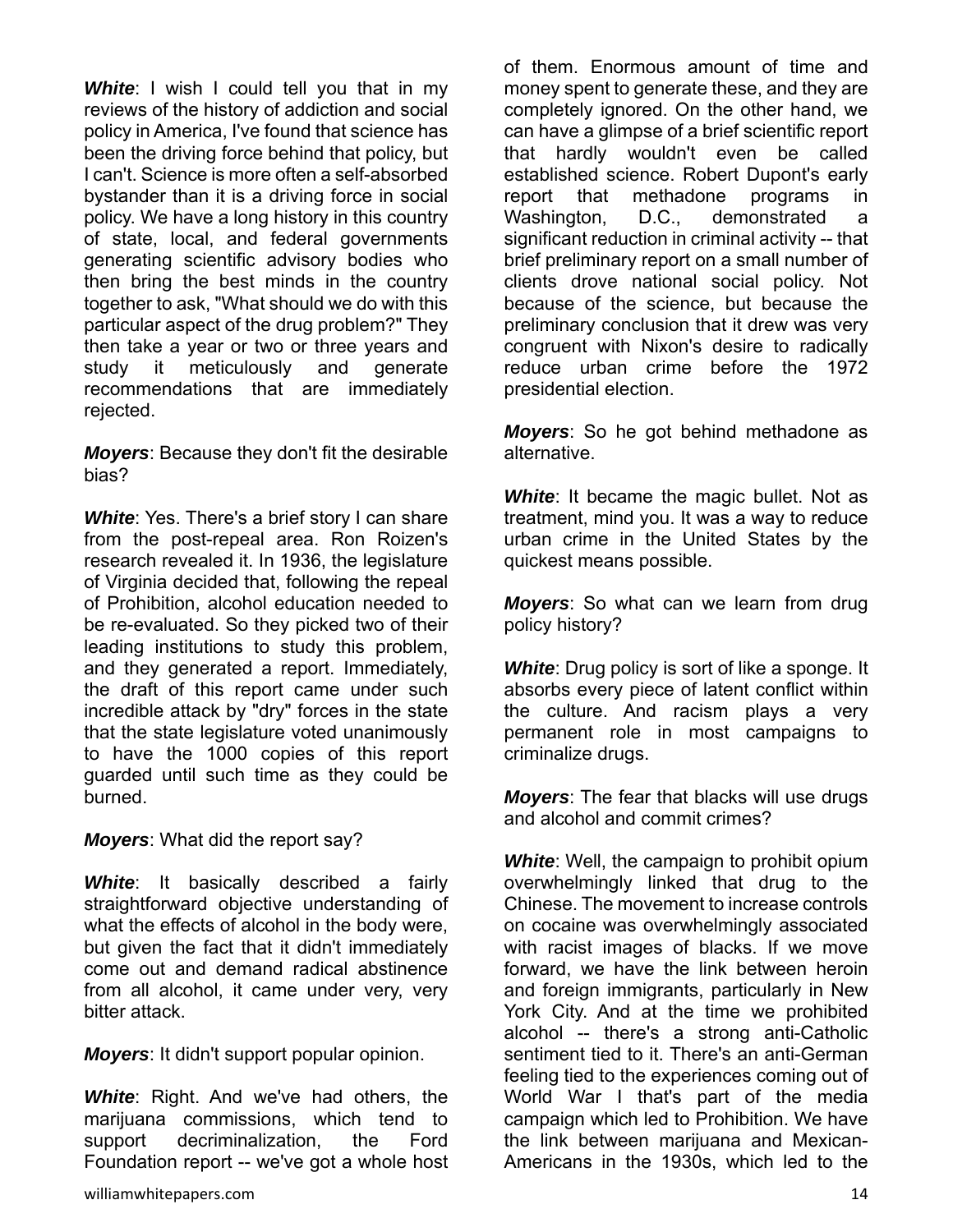banning of that drug. If we look at the focused campaigns which result in significant shifts in policy, particularly in terms of criminalization, we see issues of race and social class dominating.

*Moyers*: If a third of all the white men in Washington, D.C., which would include some members of Congress, were in the criminal justice system because of some drug-related offense instead of it being a third of all young black men, what do you think would be our policy?

**White:** We have some experience which sheds light on that. We criminalized cocaine and heroin in 1914 through a series of Supreme Court decisions. In 1937, we added marijuana to our list of prohibited drugs. Went into the '50s and dramatically escalated penalties for all those drugs for possession and sale. The men who wrote and passed those laws, in their wildest fantasies, could not have conceived that they would be applied to their own children in the 1960s. As long as it wasn't their family members, they continued to push for harsher and harsher sentences and more enforcement. As soon as we begin to get a large number of middle- and upper-class individuals arrested on drug charges in the 1960s, we know what happened. There was suddenly a movement towards decriminalization. There was a movement towards diversion from prison to alternative sentences. We may be coming back into that kind of cycle right now. Because we're seeing a resurgence of drug use across the board, which will mean that more middleand upper-class whites will be coming up against these harsh policies.

We're seeing increased use of hallucinogens, LSD, ecstasy. We're seeing increased use of stimulants, but not the cocaine that dominated the '80s, methamphetamine and amphetamine instead. Increased use of solvents. Sedatives are coming back, Rohypnol and other such drugs. All of that is giving a lot of us flashbacks to the 1960s and early '70s. There's also a significant rise in middle-class and affluent heroin use for the first time since

the late '60s, early '50s. What that all tells us is that the criminalization which put large numbers of poor African-American men in particular in the criminal justice system since 1980 will now ensnare a significant number of middle-class, affluent, white individuals. I would predict that we will see the same thing. I think the drug court movement will be fueled in non-urban areas by a desire to move middle-class and affluent individuals out of the criminal justice system. Our view of the people who take drugs determines how we will treat them.

*Moyers*: At the same time, isn't society trying to put some boundaries on substance abuse, trying to say something about its values and about the dangers it senses from uncontrolled transformation of human consciousness with these laws?

**White**: When we criminalize a drug, probably the real control mechanism there is not the attempt to control supply and punish users and dealers. I think it's a way that the culture can express a value and a judgment. That cultural judgment probably does more to shape whether people use or don't use than the law enforcement does. I think that's a very legitimate function of the law. The difficulty gets to be what happens when we express that judgment, but we have a significant portion of our culture who disagree and breach the law. What they encountered during Prohibition was this sort of difficulty. Are we on the verge here of destroying respect for all law by having certain laws on the books that are blatantly violated by large number of individuals in the culture?

*Moyers*: Do you think of addiction as a disease?

**White:** I think there are multiple sub-groups of addicts, and many types of addiction, but yes, there are a number of those subtypes that can accurately be called diseases. I want to lay that out in historical perspective. The very notion of disease starts early. There was Dr. Benjamin Rush in the 1700s, who wrote about the sickness of drunkenness. It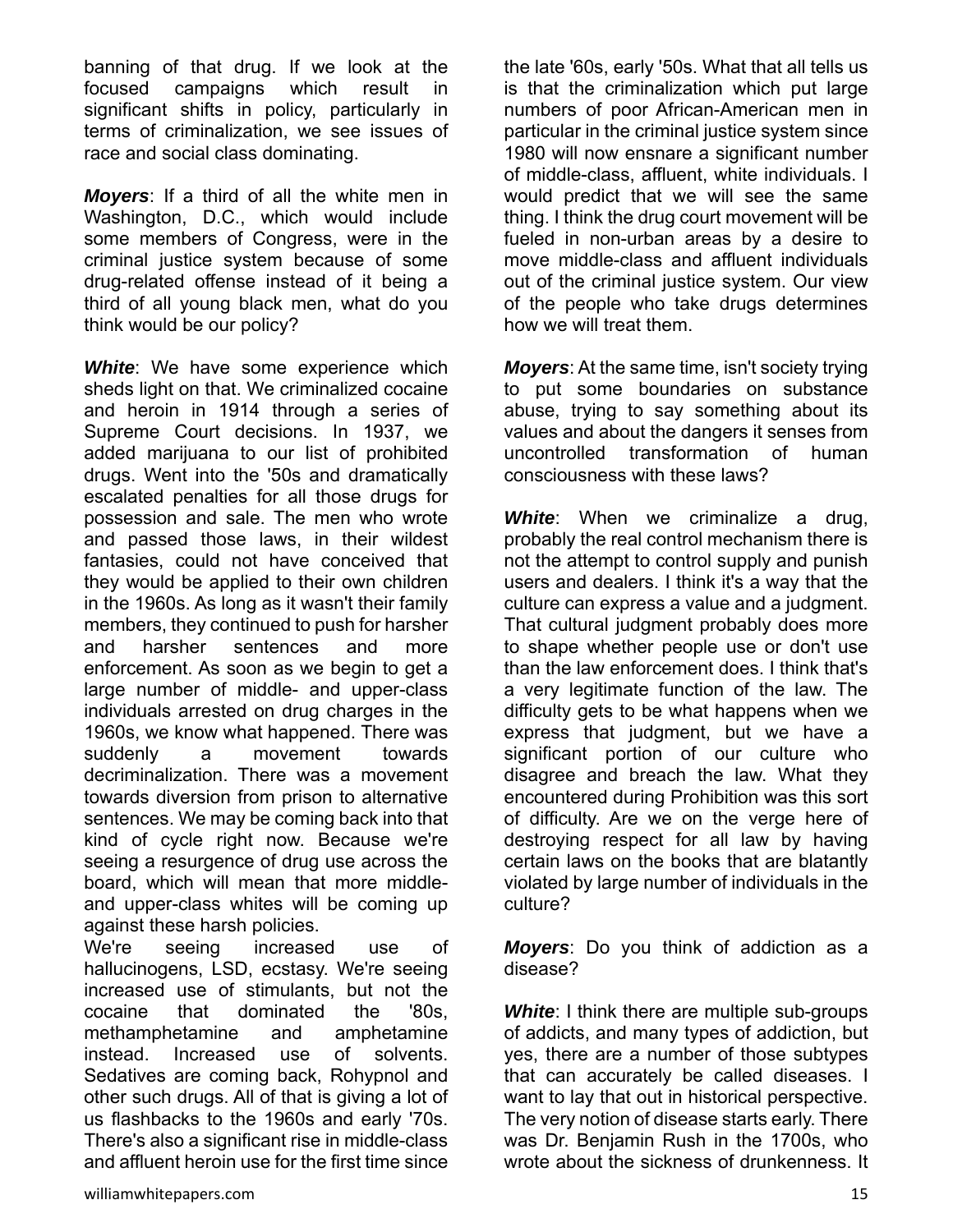moves into the 1800s, where we get the American Association for the Studying and Cure of Inebriety organized. That organization was founded on the notion that inebriety, which is what they called addiction, was a disease. A whole system of treatment grew up around these notions, but between about 1900 and 1920 it collapses, and we literally lost that whole understanding of addictive disorders as diseases until, following the founding of AA in 1935, we get the rise of the modern alcoholism movement. And there, in the '40s and later, we get a rebirth of the disease concept. They couched the rebirth in scientific language regarding new discoveries about the nature of alcoholism, but the reality was that the science hadn't been completed. The modern alcoholism movement was actually based on a declaration that the alcoholic is indeed sick and is worthy of our help. By the '60s and '70s, when people were surveyed about whether alcoholism is a disease, an overwhelming majority agreed. They weren't talking about science. They were talking about the fact that they believed the alcoholic was sick and that public resources ought to go to support the treatment of that person. But the treatment system born in the 1970s had a pretty narrow idea about what alcoholism was. They saw it as a unitary, progressive disorder which could only be treated in one way. We brought huge numbers of people into treatment that way, and I really want to emphasize that when that model and that language connected with the right people, it was incredibly transforming. The problem was that the science began to catch up with us and began to erode some of the premises of that historical model, so now not only are we experiencing a financial backlash to the treatment system, there's also been an ideological backlash. What we told people was true for all alcoholics simply wasn't, and the science was showing that, as well as people's own experiences. For example, alcohol problems are often not progressive. If anything, they're the opposite. Many people get in trouble with alcohol early, particularly during their late teens and early adulthood, and then mature out of that and never go into the self-accelerating cycle of alcoholism. So the backlash against treatment was not only because of financial abuses, but because providers had defined alcoholism in an overly simplistic manner which didn't fit many of their patients.

That doesn't mean we should throw away the disease concept, just that we may need to refine it. It has done two very important things. The concept itself was probably the most important piece of social engineering in modern history in terms of taking a highly stigmatized disorder and within about two to three decades radically changing how this culture viewed the alcoholic. From that standpoint, the framework of viewing alcoholism as a disease made an enormous contribution by creating an empathetic treatment response. The second thing it has done is to provide a metaphor that alcoholics can use to label what had happened to them and to come to understand it. Whether in fact alcoholism is a disease or not is insignificant compared to the clinical utility of that idea in helping people make sense out of their experiences.

*Moyers*: It helps them change.

**White:** Yes. And it's metaphorically true regardless of its scientific status. When we have hundreds of thousands of people standing up saying, I am an alcoholic and I have experienced the disease of alcoholism and now I am in stable long-term active recovery, to the extent that that language helps that process, then it has been a very powerful health-promoting metaphor within our culture.

*Moyers*: People often change in response to metaphors, and when cultures change their metaphors have to change. So there is an importance to the way we see the world, and the way we see alcoholism.

*White*: The key part of that is that the metaphors need to fit particular people, because, as you well know, different people use very different kinds of ideas and metaphors in their life to drive change. The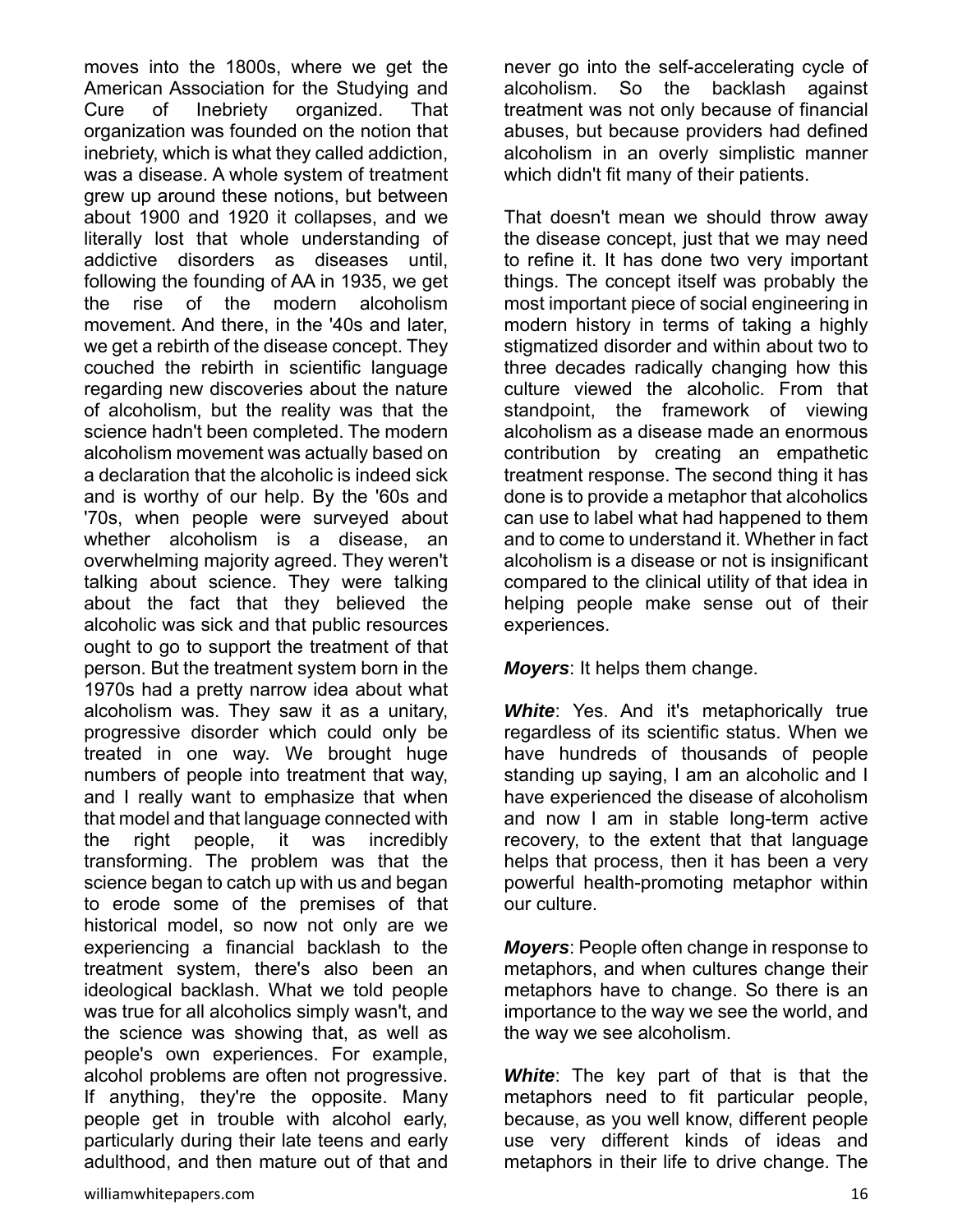metaphor that is transformative for me could leave you untouched. I could say that the concept of alcoholism as a disease is a way to literally make sense out of 20 years of tragedy in my life, but somebody next to me who shares that same tragedy may stand up and use the metaphor that alcoholism is genocide and use that metaphorical conceptualization to drive radical change in his life as well. Both of us may be abstinent using two radically different ideas.

*Moyers*: What did you mean when you said in your book, "Follow the money" if you want to understand the problems in regulating alcohol and tobacco?

**White:** I was trying to convey that there's this struggle within our culture. We have forces that work to inhibit usage of alcohol and other drugs, and we have forces that work to promote those. If you want to understand which side is winning, look at the money. Look at the bottom line. If we compared the advertising budgets of the tobacco industry and the alcohol industry -- just taking two, I'm not even talking about the pharmaceutical industry or any others -- and compared those to what we put in dollars into local primary prevention programs, it might tell us something. If I've got one alcohol brewery which is spending a million dollars a day to promote their product with some of the most sophisticated advertising this century has produced, and I'm given \$30,000 for a little prevention program in my community, and we're talking about this is the inhibiting force and this is the promoting force, do we have any guesses of how things may play out? "Follow the money" says that one of the primary strategies of prevention ought to simply be to reduce the promotion forces in the culture. The problem that the government has being the agent for promoting prevention is an enormous conflict of interest. If I tax tobacco and I tax alcohol and generate enormous amounts of money, but, at the same time, my goal is to protect health by dramatically reducing consumption, there's an obvious inherent financial conflict of interest.

*Moyers*: But how would you go about devising a public health strategy to cut consumption of these drugs?

**White:** The problem is that it's not just consumption you need to focus on with alcohol, but excessive consumption, because that's where the real profit is. If I can get people to consume more days a week, more beers a week, more beers a day, that means more profits. Of course, those profits don't equate to public health, because as those dosages go up, we get larger ranges of alcohol-related problems. My strategy would be to try to reduce the promoting forces that are pushing people to stretch the boundaries. The primary control mechanism a culture has is rituals to reduce and manage drug consumption. It generates ideas about who can use and when they can use, and where they can use and how much and under what circumstances without being considered deviant. What promoting forces want to do is loosen those controls. And right now, we have incredible promotional forces. We can go in and do all the little prevention programs we want, but in the face of them, those are fairly impotent.

*Moyers*: So, to reduce alcohol and drug problems, you'd work to increase those cultural controls, those rituals? Right now, the advertising promotes alcohol as a sign of power and success and fellowship, so you'd want to change that?

*White*: Yes. If we have promotional forces which manipulate images to make these products exceptionally attractive to late adolescents and young adults, we have some major health concerns. The issue is not the presence of those drugs in the culture, but the promotion of those drugs in ways which push excessive use.

*Moyers*: And that's what we have now.

*White*: Yes. With crazy contradictions. For almost 25 years, we've had a fairly sustained campaign to stigmatize drunk driving. But at the same time, we provide alcohol at sporting events. The majority of people are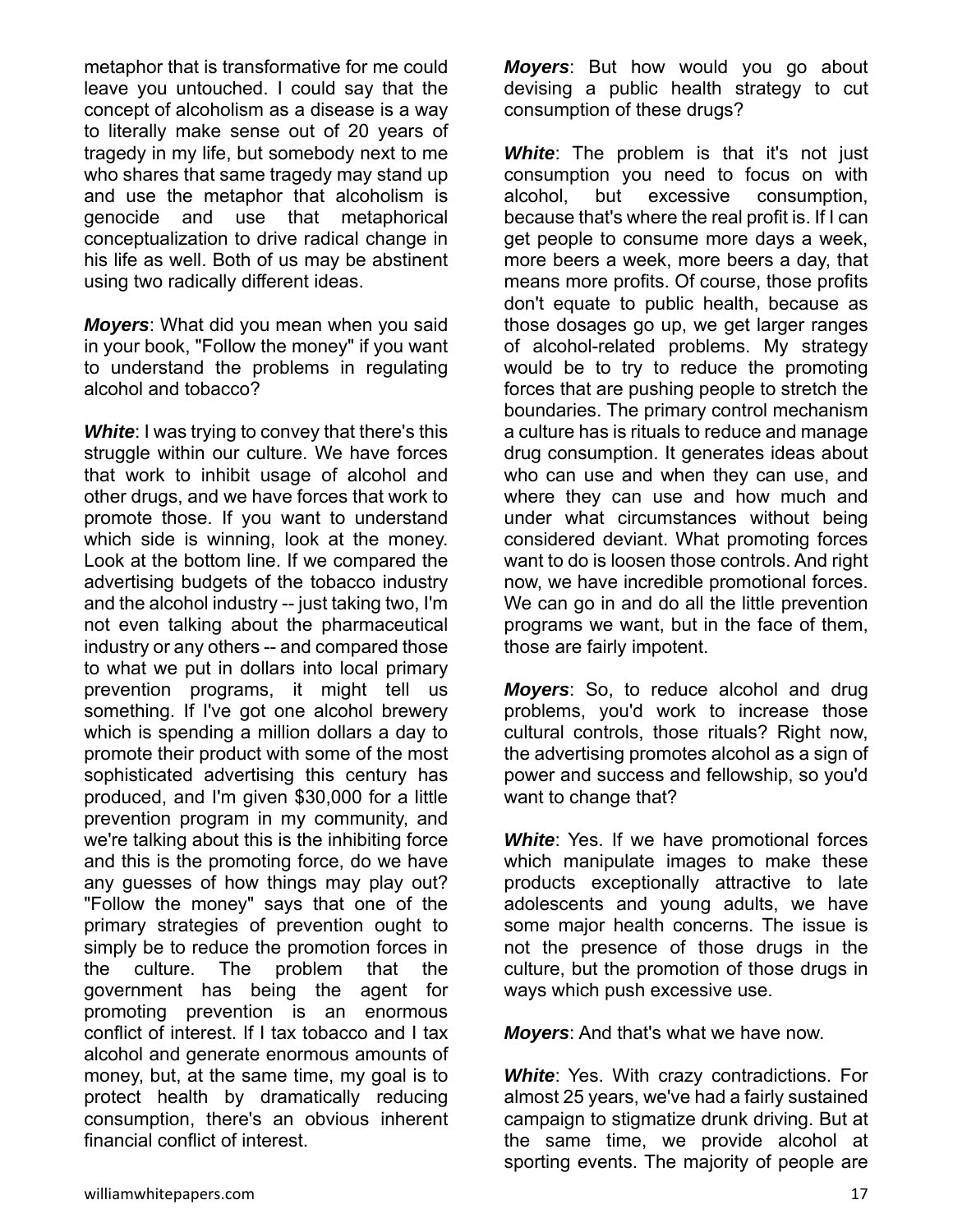going to get there by driving. We provide, we license the sale of alcohol in filling stations, where you can get cold beer to go in a single container in a bag. Incredible contradictions between, on one hand, what we say is our policy around stigmatizing this, and at the same time we almost ritualize drinking and driving.

*Moyers*: There are forces in this country who do not want to destigmatize addiction because they think a lot of people don't use because of the stigma.

*White*: There's probably some truth in that. It's back to that debate over preventing drug use versus preventing drug casualties. If, for example, we begin to move towards decriminalization and even particularly if we went to legalization, imagine turning cocaine over to the advertising sophistication of Anheiser Busch. Obviously the casualty data would just would skyrocket beyond belief.

So if we stigmatize drugs by law, we probably do in some ways contain the number of users. And presumably, if we destigmatize by way of decriminalization, we'll probably have a larger user pool. Some people who wouldn't use the drug illegally, will, if it becomes legal, try that drug. Others would argue that, yes, the user pool will get larger, but the casualty pool would decrease, because the harm related to some of those drugs is not related to their psychopharmacology, it's related to their legal status. An example of that would be heroin. In and of itself, it does not produce HIV and AIDS transmission. HIV transmission comes from the use of shared needles within an illicit drug culture. It's the status of that drug in the culture, not the drug, that makes addiction a primary route of HIV transmission in the United States, because if shooting heroin were legal, no one would need to share needles. So it's the old debate of, Do we shrink the total pool of users or do we try to shrink the casualty population? Our drug policy has been based on the overall assumption that if you shrink the total pool, casualties will go down, but we've had periods where that's not been

true. Between 1982 and 1992, by all the surveys, the overall number of illicit drug users in the United States was shrinking, but at the same drug casualties were dramatically escalating. Even though the total number of people using illicit drugs was going down, casualties were going up, because those who were still using were poorer and were using more dangerous drugs, and more dangerous routes of administration, particularly crack cocaine. In 1986, when Project Safe started, there were 297 drug-exposed infants in Illinois. Four years later there were 2,399 drug-exposed infants in my state, almost overwhelmingly related to cocaine use. In four years, even though the total number of users was shrinking, we had this dramatic rise in casualties related to children and families in my state.

*Moyers*: What does that suggest for drug policy?

**White:** It means we've got some very, very tough choices ahead of us. I think the tradeoff is that, on the one hand, you may want to accept some level of drug casualties. In fact, some people would say we need drug casualties, because drug-related deaths and all those things discourage other people from using. The other side says that we could do some things here by way of harm reduction that as far as we know do not dramatically expand the pool of users. There's fairly good evidence that needle exchanges do not encourage new people to begin using heroin. At the same time, we may be able to dramatically reduce HIV transmission through a needle exchange program. There's going to be a sustained tough debate about, Do we focus our prevention efforts on drug use, or Do we focus those efforts on drug addiction and related problems. A significant area of debate, and enormous controversy surrounding it.

*Moyers*: Recovering people are largely invisible in our culture. What's the consequence of their invisibility?